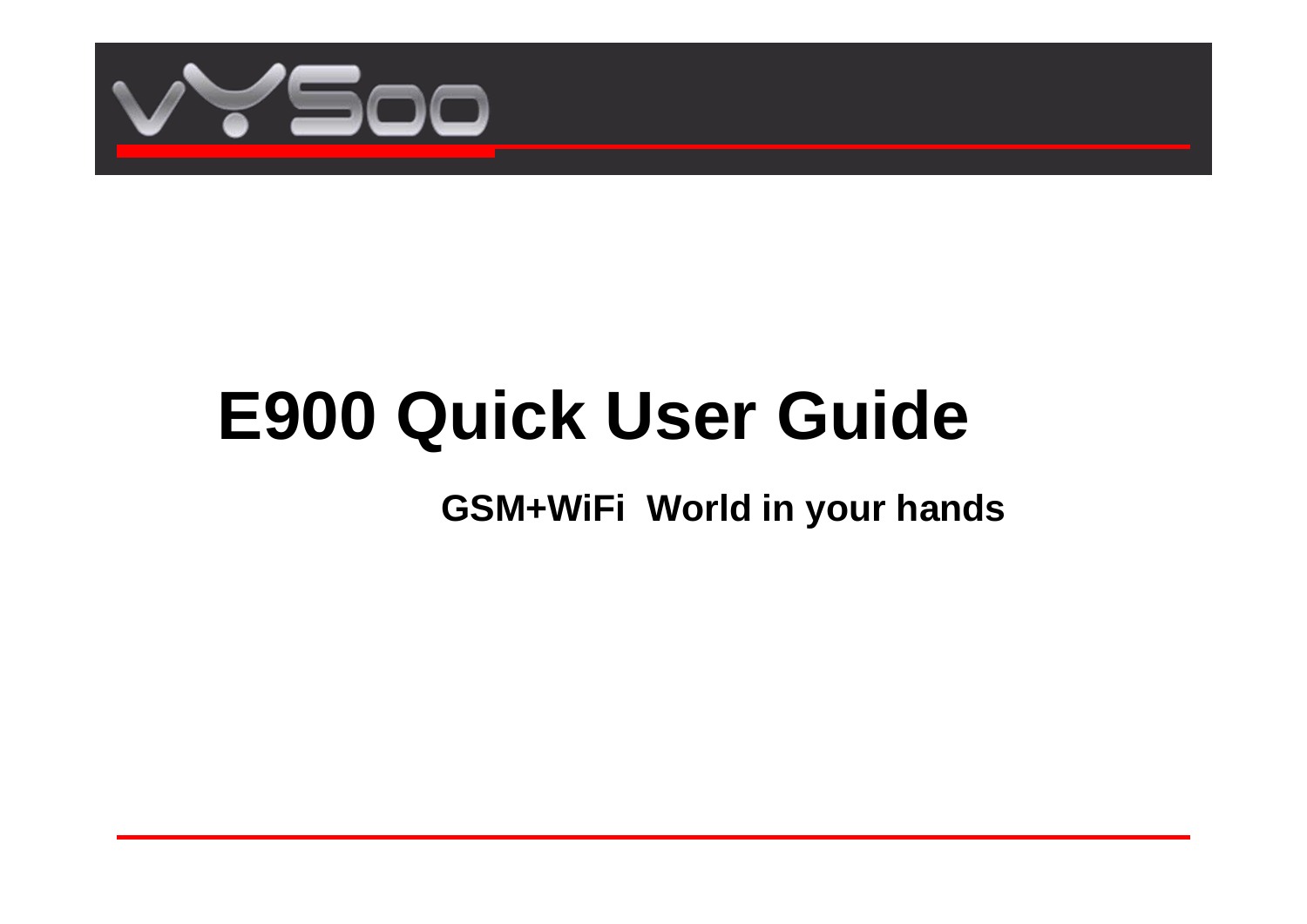

#### Introduction

This is a start up manual for **E900**, a GSM-Wireless VoIP Dual mode Phone of vYSoo. Before using this unit, some configurations are required to make the phone work properly. Make sure that DHCP server is available, and handsets can register itself to AP correctly. Otherwise, you should setup the IP address of this unit by yourselves. You can use any of your current GSM SIM card in this unit. Thank you for choosing **E900** for your dual world experience.

#### Owner's Record

The MAC address is located inside battery compartment. Record the MAC address in the space provided below. It may be required whenever you contact your service provider. Or you can check it inside the phone system by manual, please refer to the chapter PhoneSettings.

| Model No.: E900 |  |
|-----------------|--|
| MAC Address :   |  |
| Dealer:         |  |



#### Limited Warranty

¾vYSoo warrants to you that, for a period of one year (the "Warranty Period"), your equipment will be substantially free of defects in materials and workmanship under normal use. Your exclusive remedy and vYSoo's entire liability under this warranty will be for vYSoo at its option to repair or replace the product or refund your purchase price less any rebates. This limited warranty extends only to the original purchaser.

¾This product (including document, contents, and firmware of this device) is provided "AS IS". Except as required by applicable law, no warranty of any kind, express or implied conditions, representations and warranties, including but not limited to all implied warranties and conditions of merchantability and fitness for a particular purpose and non-infringement. vYSoo reserves the right to make changes, improvements, revises or withdraw to any of the product at anytime without prior notice.

¾If the product proves defective during the Warranty Period call vYSoo technical support in order to obtain a return authorization number, if applicable. If you are requested to return the product, mark the return authorization number clearly. You are responsible for shipping defective products to vYSoo.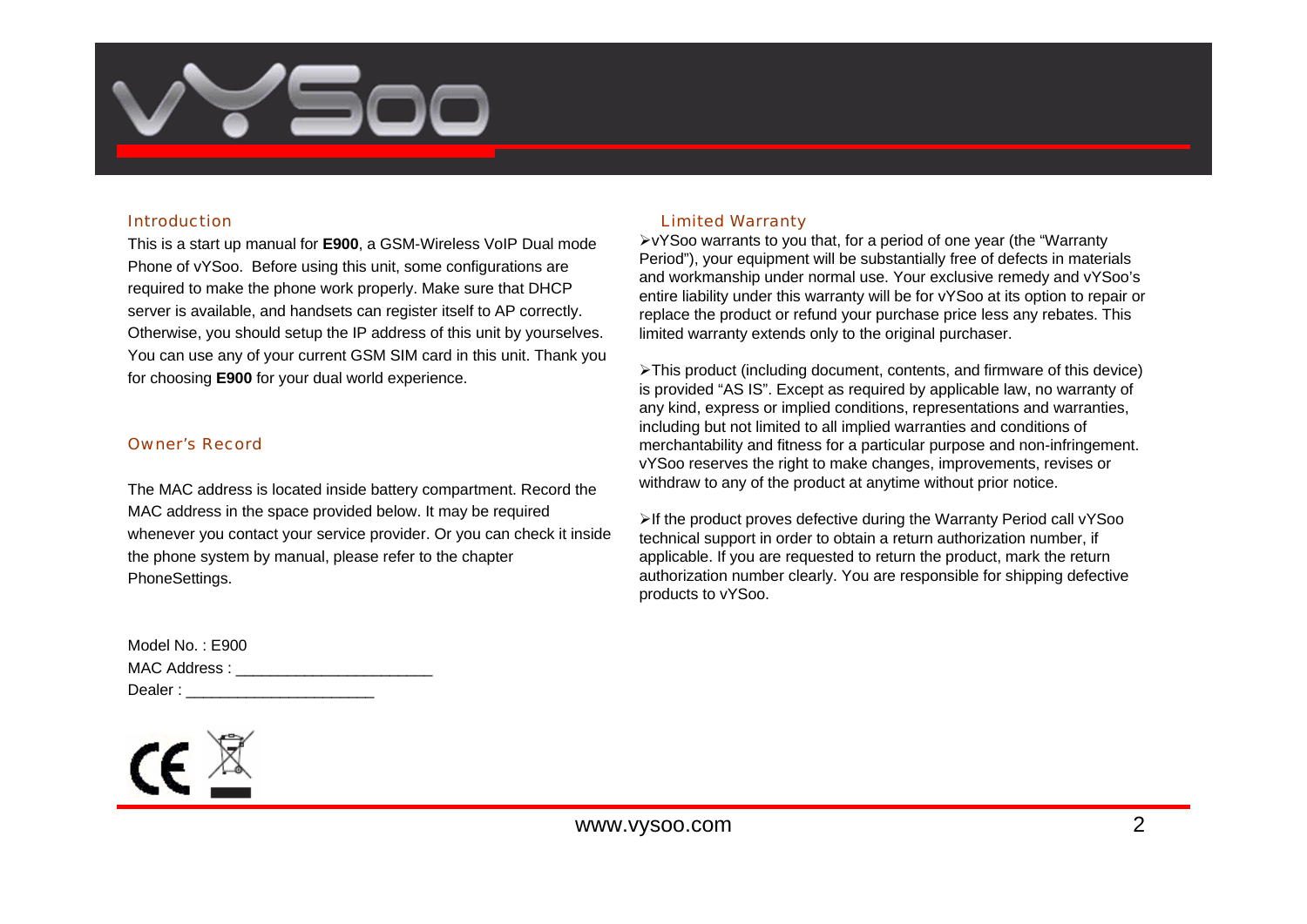

This warranty does not apply if the product (a) has been altered, except by vYSoo, (b) has not been installed, operated, repaired, or maintained in accordance with instructions supplied by vYSoo, or (c) has been subjected to abnormal physical or electrical stress, misuse, negligence, or accident. In addition, due to the continual development of new techniques for intruding upon and attacking networks, vYSoo does not warrant that the product will be free vulnerability to intrusion or attack.

To the extent not prohibited by law, vYSoo is liable for any loss or damaged data, any revenue or profit, or for special, incidental, consequential, indirect or punitive damages, regardless of the theory of liability ( including negligence), arising out of or related to the use of or inability to use the product ( including any software) howsoever caused. The foregoing limitations will apply even if any warranty or remedy provided under this agreement fails of its essential purpose. Some jurisdictions do not allow the exclusion or limitation of incidental or consequential damages, so the above limitation or exclusion may not apply to you.

#### **Note for Use**

The availability of particular products may vary by region. Screen shots in this manual may be different from the actual displays in the supplied software.

Emergency call is available to use while there is not a SIM Card inserted.

The LCD of your device is designed with precision technology. However, in some cases, individual pixels may remain lit or may not light at all. Also, the brightness of the display may appear inconsistent, depending on the angle of view. Such anomalies are caused by the nature of the LCD and do not indicate a malfunction. Please note that vYSoo does not quarantee a replacement or refund for such cases. Do not expose the LCD to direct sunlight for prolonged periods of time. It may result in a malfunction. Do not store your device in areas subject to sunlight, such as near windows, and be careful when using outdoors.

**Please take few minutes to run-through this manual, especially pay attention on [Note], they can be very useful and important notice for you to use this phone. Do not skip these notice.**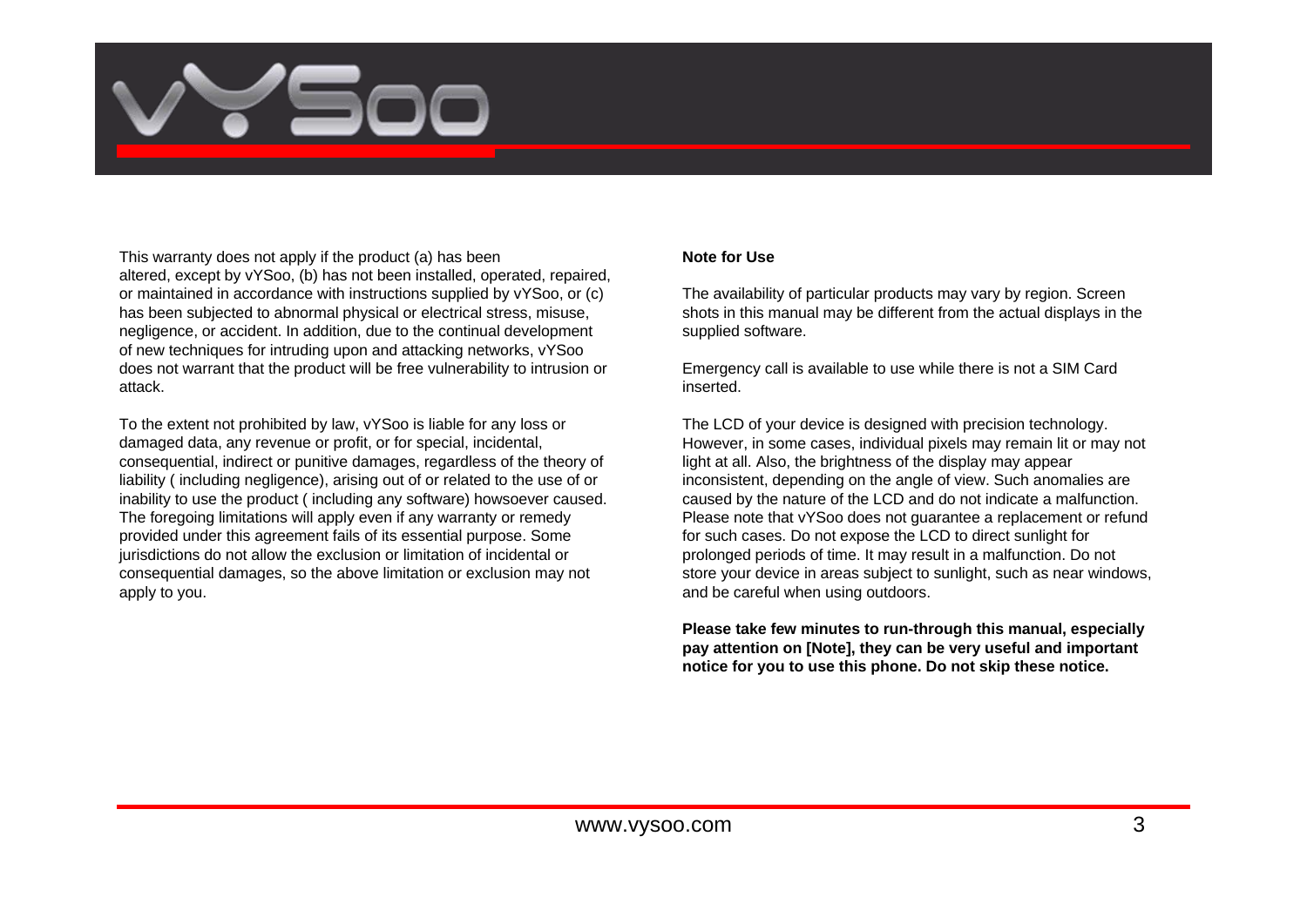

#### **On Copyrights**

#### **Copyright © 2007 vYSoo. All rights reserved.**

Other products and brands mentioned herein maybe trademarks or registered trademarks of their respective owners.

Unauthorized changes or modifications to this device may void your authority to operate the equipment.

This product is protected by certain intellectual property rights of Microsoft Corporation. Use or distribution of such technology outside of this product is prohibited without a license from Microsoft or an authorized Microsoft subsidiary.

This product includes Skype™ Version V1.1.0.20. This product uses the Skype API but is not endorsed or certified by Skype.

IP TV, IP Radio, films, pictures and other materials may be copyrighted. Unauthorized recording of such materials may violate copyright laws.

Use, transfer, or distribution of part or all of this product in any form without the prior written permission of vYSoo is prohibited.

Certain features, such as Skype, MSN, IP TV, IP Radio are branded services provided by third parties. vYSoo does not guarantee such services or warrant their continued availability.

**For additional information or trouble shooting help about this product, Please visit vYSoo Website:**

**http://www.vysoo.com/**

**Declaration of Conformity**

**Trade Name : vYSoo ModelNo. : E900Visit:http://www.vysoo.com**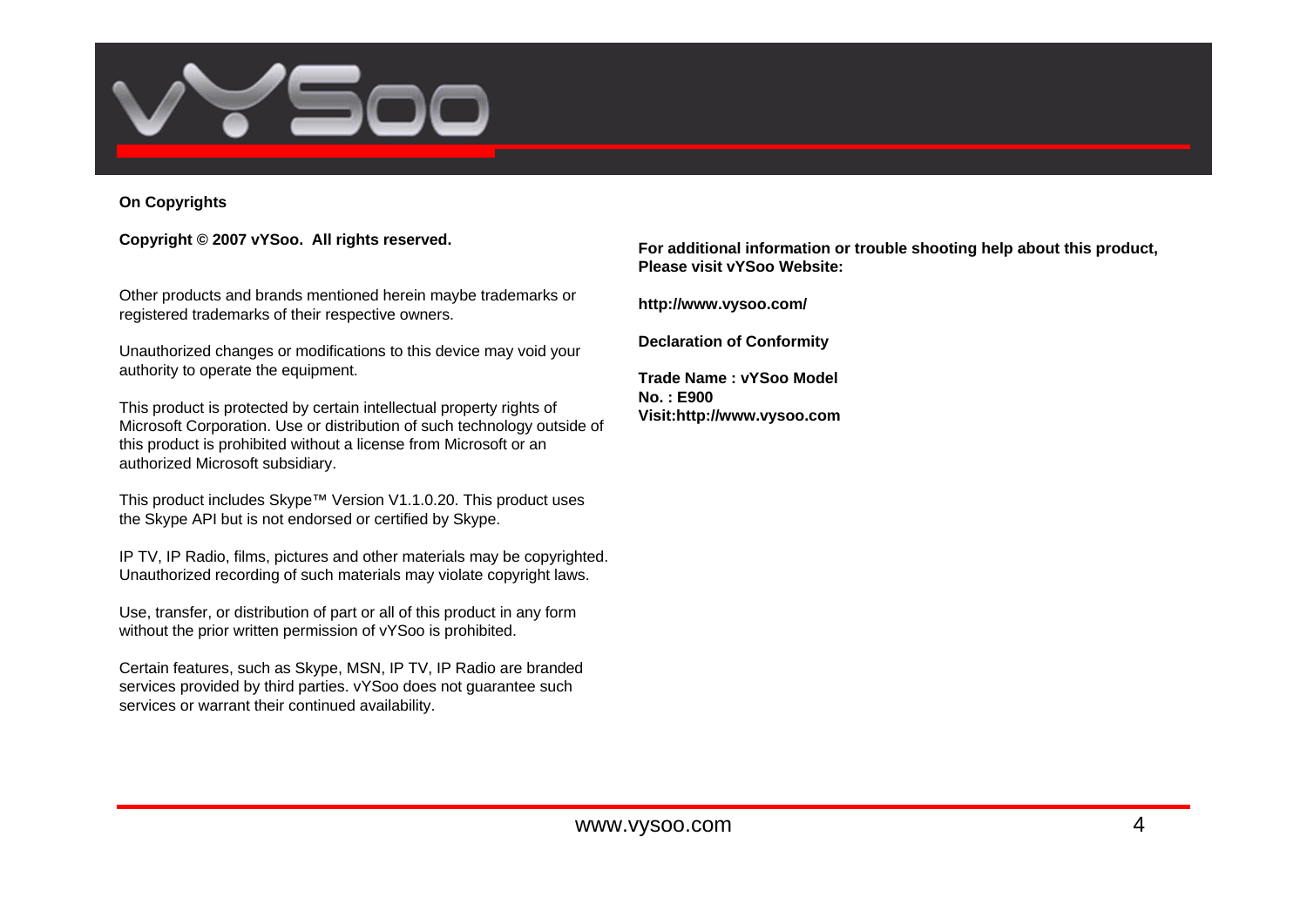

## **Understand your phone**

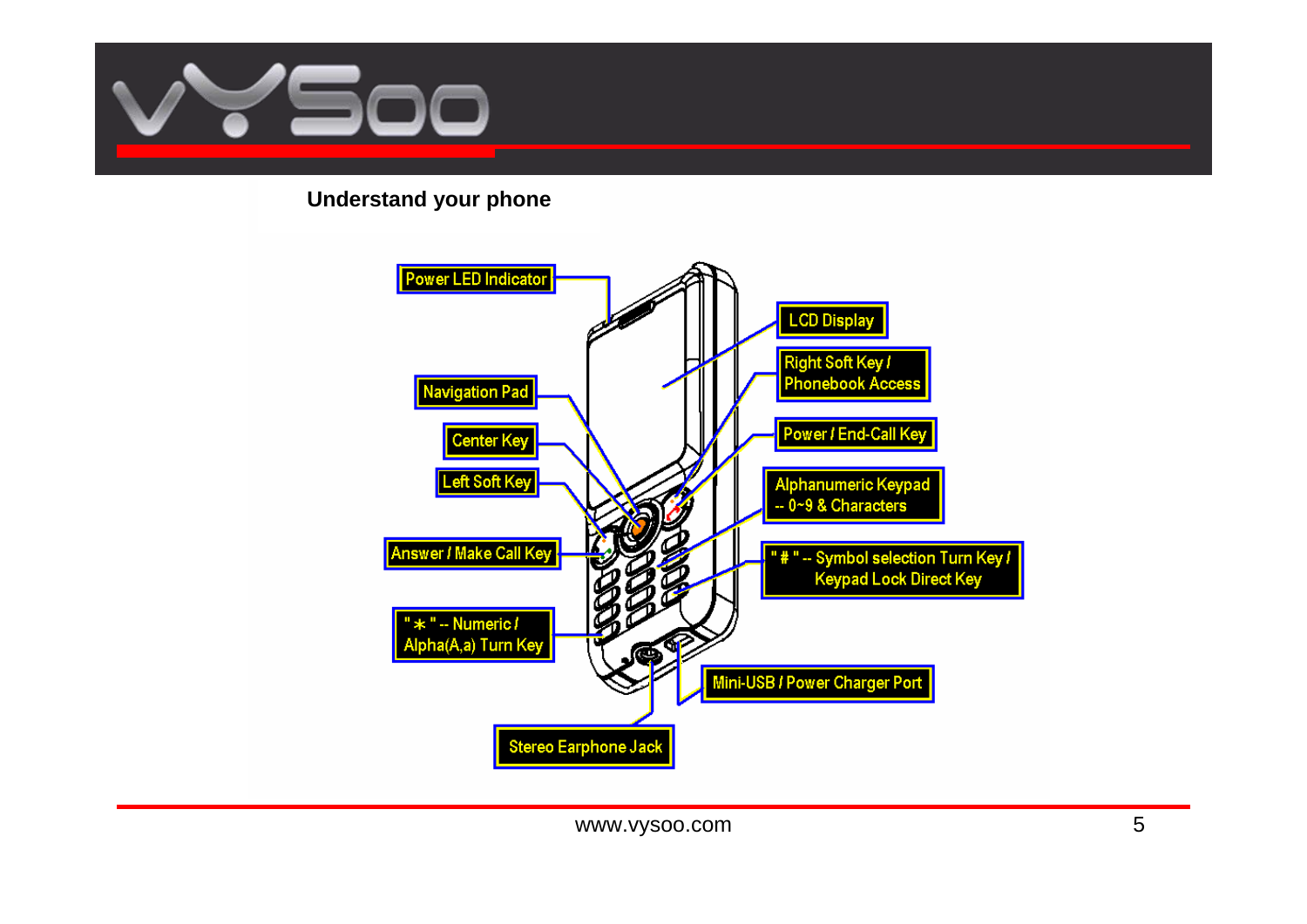

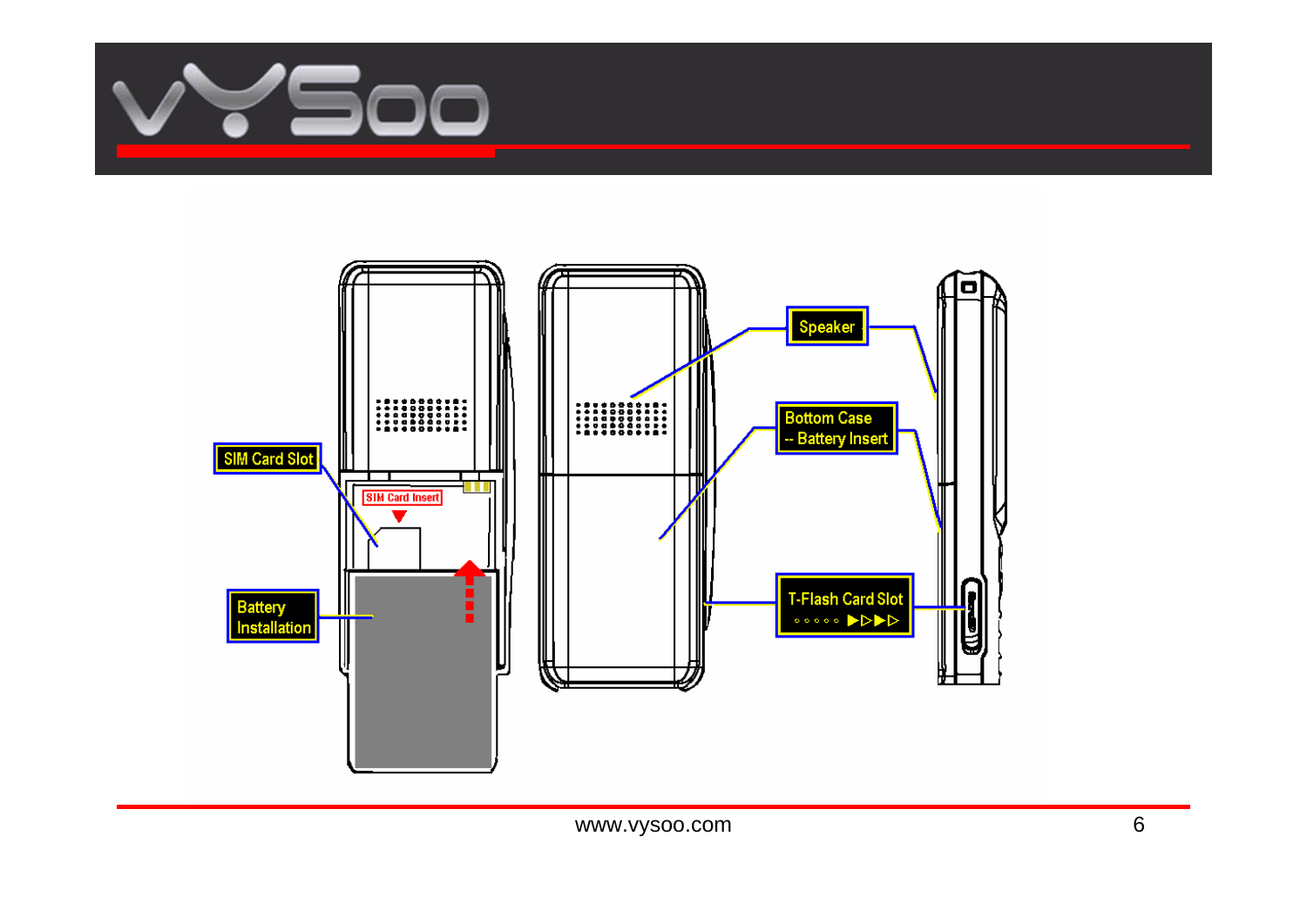

**The Information at Stand-by Display**

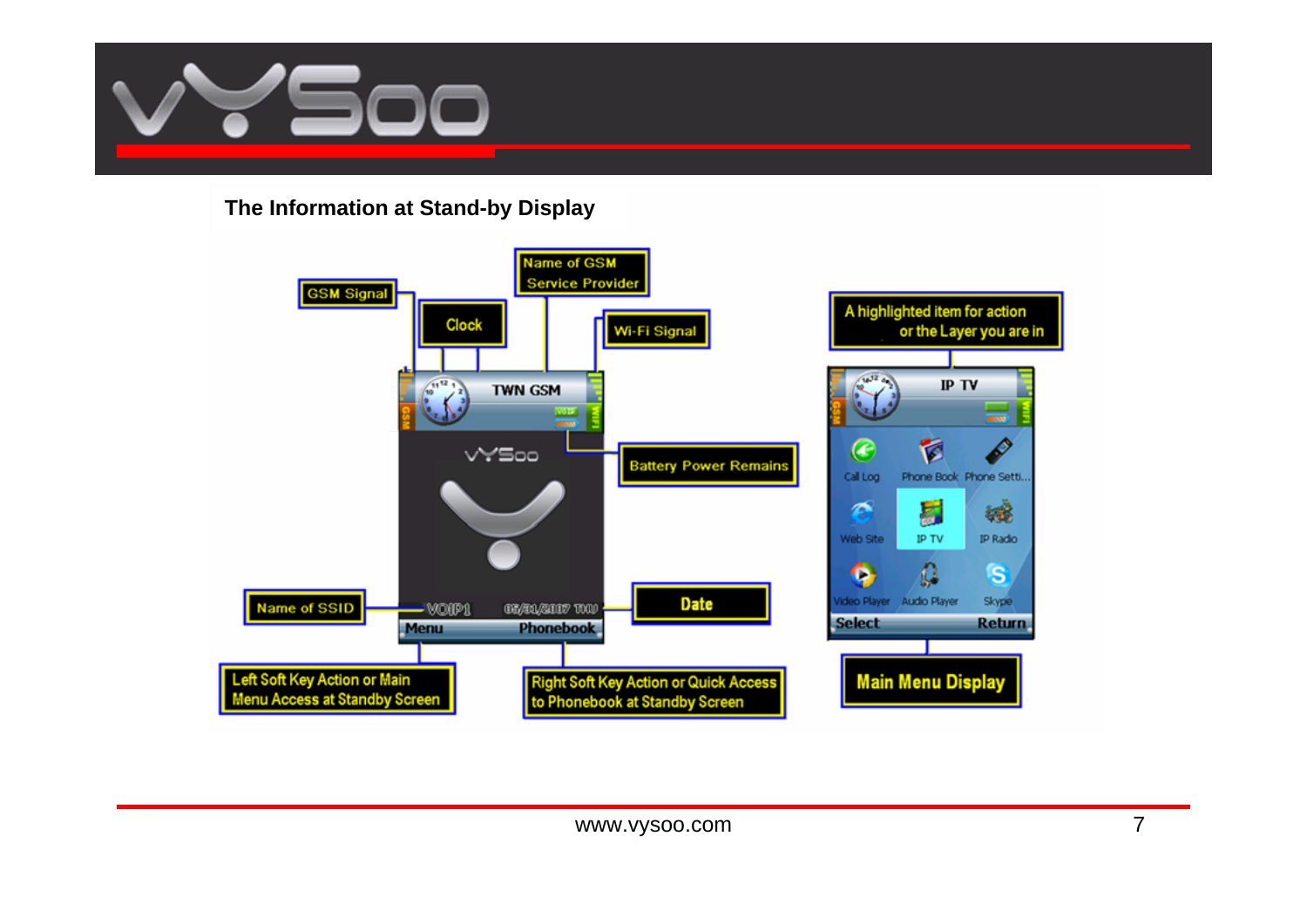

|                       | <b>Menu List</b>         |                                                                                   |  |  |
|-----------------------|--------------------------|-----------------------------------------------------------------------------------|--|--|
| <b>Call Log</b>       |                          | 1. Missed 2. Received 3. Dialed                                                   |  |  |
| <b>Phone Book</b>     |                          |                                                                                   |  |  |
| <b>Phone Settings</b> | <b>Wireless</b>          | 1. Set WiFi 2. Profile 3. Hot Spot 4. Network Settings                            |  |  |
|                       | <b>Ring Option</b>       | 1. Ring Types 2. Ring Tones 3. Ring Volume                                        |  |  |
|                       | <b>Keypad Tone</b>       |                                                                                   |  |  |
|                       | <b>Wallpaper</b>         |                                                                                   |  |  |
|                       | Date & Time              |                                                                                   |  |  |
|                       | Language                 |                                                                                   |  |  |
|                       | <b>Voice Mail</b>        |                                                                                   |  |  |
|                       | <b>SIP Settings</b>      | 1. Display Name                                                                   |  |  |
|                       | <b>Information</b>       |                                                                                   |  |  |
|                       | <b>Factory Default</b>   |                                                                                   |  |  |
|                       | <b>Call Settings</b>     | 1. Call Prior 2. BandSettings                                                     |  |  |
|                       | <b>Security Settings</b> | 1. PIN Code Request 2. Change PIN Code 3. Phone Password 4. Auto KeyLock Settings |  |  |
| <b>Web Site</b>       |                          |                                                                                   |  |  |
| <b>IP TV</b>          |                          |                                                                                   |  |  |
|                       | <b>IP Radio</b>          |                                                                                   |  |  |
| <b>Media Player</b>   |                          |                                                                                   |  |  |
|                       | <b>Audio Player</b>      |                                                                                   |  |  |
| <b>Skype</b>          |                          |                                                                                   |  |  |
| <b>MSN</b>            |                          |                                                                                   |  |  |
| <b>SMS</b>            |                          | 1. CreateMsg 2. Inbox 3. Sent Items 4. Saved Items 5. Draft                       |  |  |
| <b>Web Cam</b>        |                          |                                                                                   |  |  |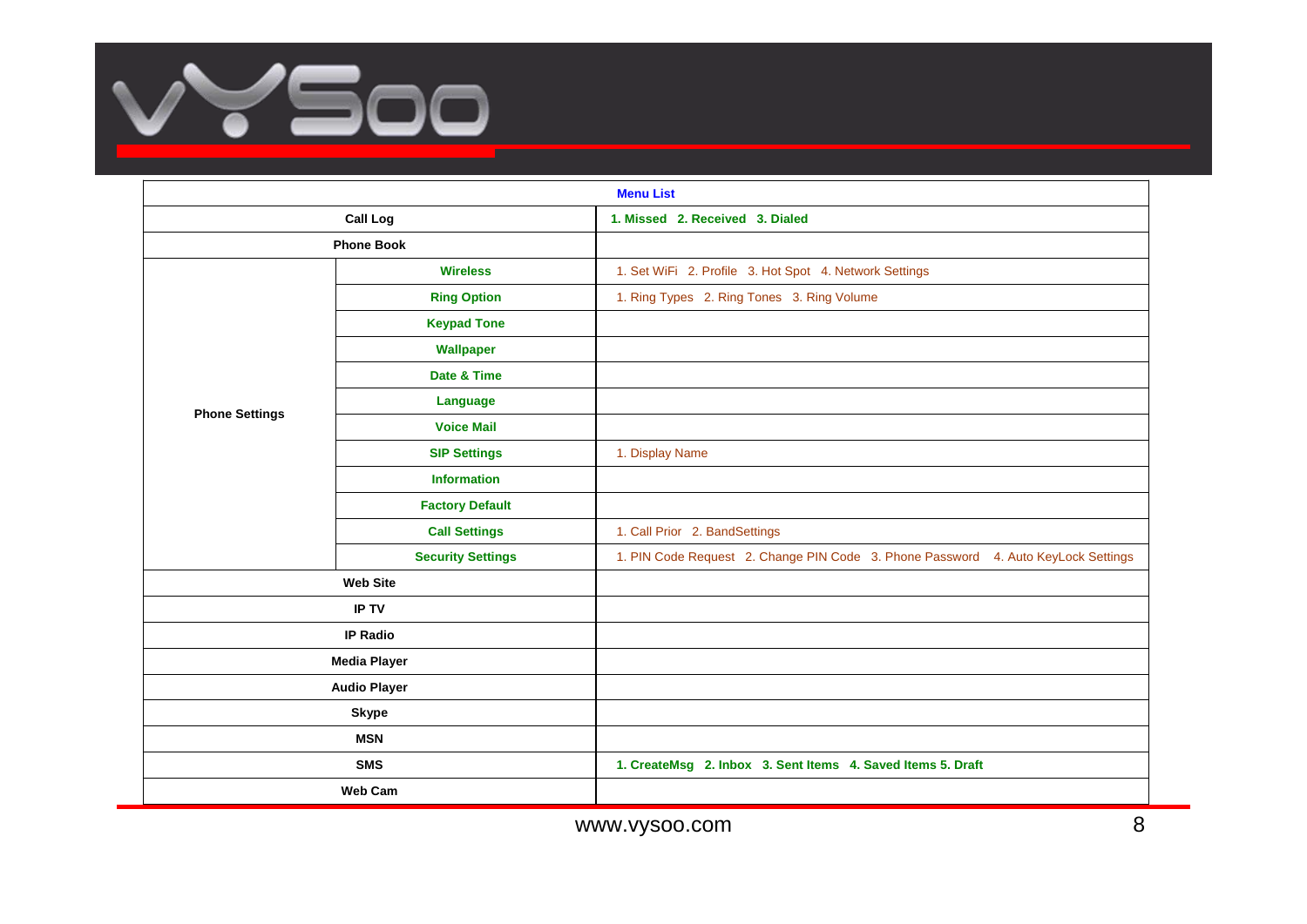

#### **Make Calls**

You can make calls by selecting from Phonebook or dial the number directly. There are 2 phone call service types for you to make a voice call – GSM or VOIP.

**1 To start a voice call directly,** enter the phone number in the standby mode, including the area code if you want to make GSM calls.

The phone calls service type will show at the left top of the window, you can press the center key to switch between GSM and VOIP calls.

For international calls, Press the asterisk key \* twice for the "+ " character before a country code.

**To make a call from Phonebook**, press right soft key to the contact list, or you can also enter the first letter of the name to the search field, a matching contacts will be listed.

Scroll to the desired name and  $\bullet$ , there will be options of call type for you to select, choose one--VOIP or GSM—and press make call key again.

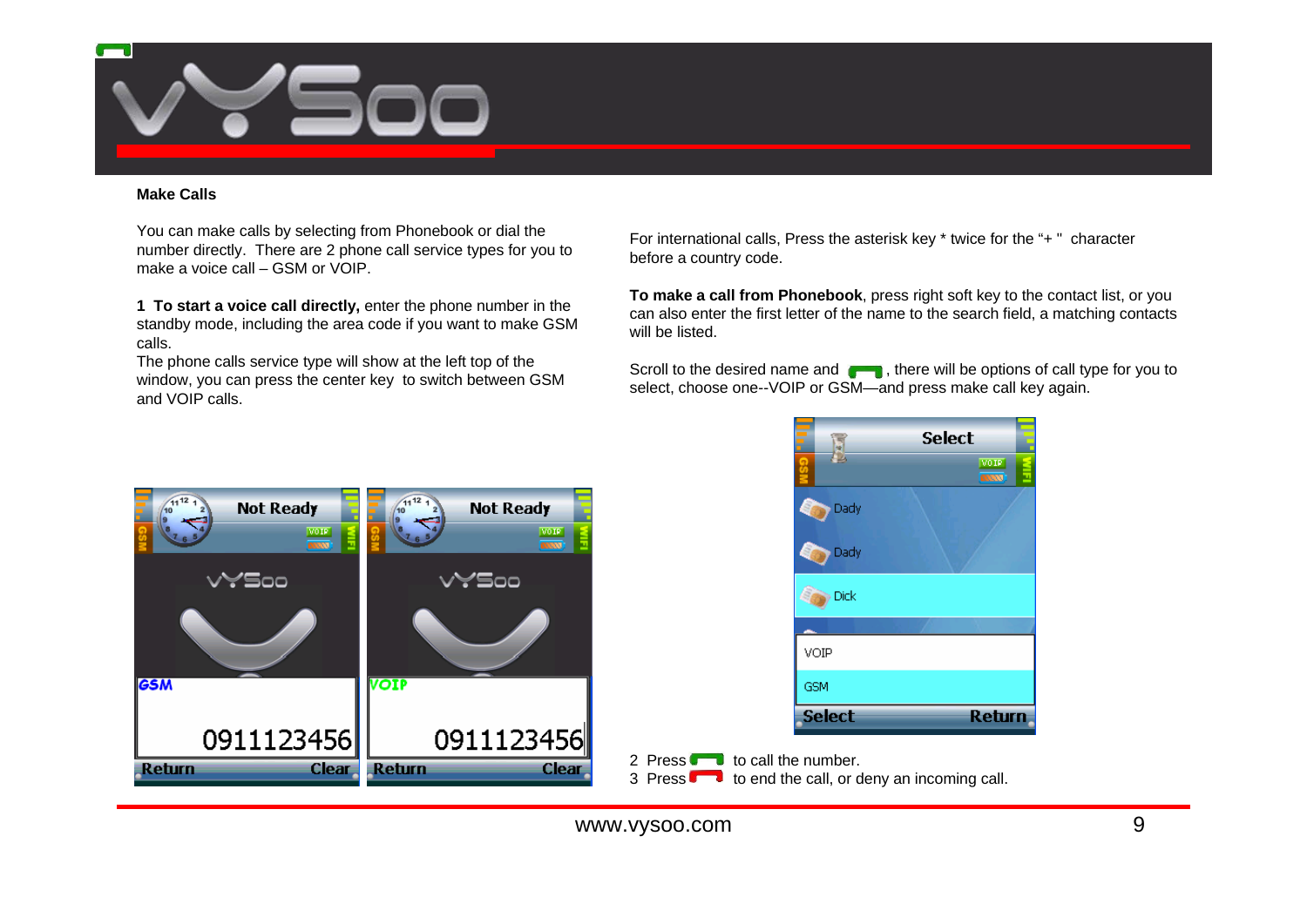

## **VOIP Settings**

Make sure you already have a VOIP account pre-set in the unit by your service provider. If you do not have a VOIP number, please contact your service provider.

[Hint] Menu Î Phone Settings Î VOIP Settings

If you want to show your name to people you call, Press left soft key to edit your "Display Name", use center key to save and then return.

#### **[ Note ]**

1 - You can use VOIP type just same as ordinary GSM call, however you must have an active internet connection since the VOIP call dialing till end of the call.

2 - For both way to make calls, You can select **Option** during a call connected, there are several line options available. You can make any line action anytime by selecting from the line options list.

3 - To change the volume during a call, You can use the navigation pad to adjust Volume.

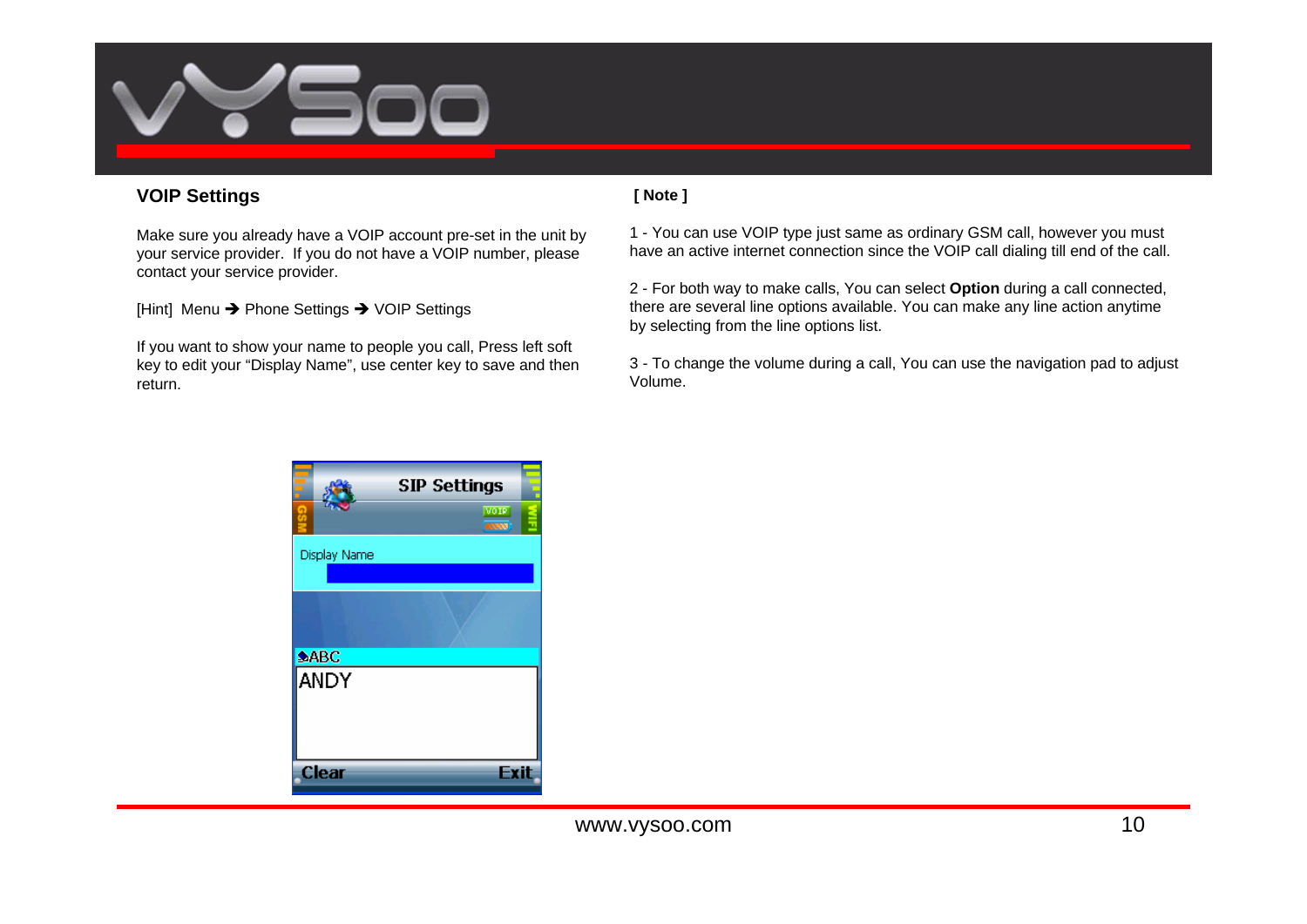

## **Communications**

Before You start

Make sure your network has an active internet connection.

#### Skype

[Hint] Menu **→** Skype **→** Settings

If you have not yet registered Skype ever, Go to Skype website and get a Skype Name!

1 Press Select to start your Skype account settings.

2 Select "Edit" to enter your Skype account information—Name, Password, and Skypeout Country Code (for Skype out dialing), then press center key to save and then return to previous page.

3 Scroll to **Skype**, press select to log in.



## MSN

[Hint] Menu **→** MSN → Settings

If you have not yet registered MSN ever, Go to MSN website and sign up for service!

- 1 Press Select to start your MSN account settings.
- 2. **Edit** your MSN registered Mail-address and password in Settings, press enter key to save and then return.
- 3. Scroll to "MSN", select it to sign you in.



#### **[Note]**

You need ONLY 1 Time to set your Skype and MSN account information. After the first log-in, Skype and MSN will automatically log in while you select to log in by the account information saved in your handset.

If you want to log in by another account, please follow the steps above. When the connection is not stable, or incorrect account information input, a log-in error may occur,the system will pop-out a notify message and fix it automatically. Please try the steps again and make sure you enter every words correct.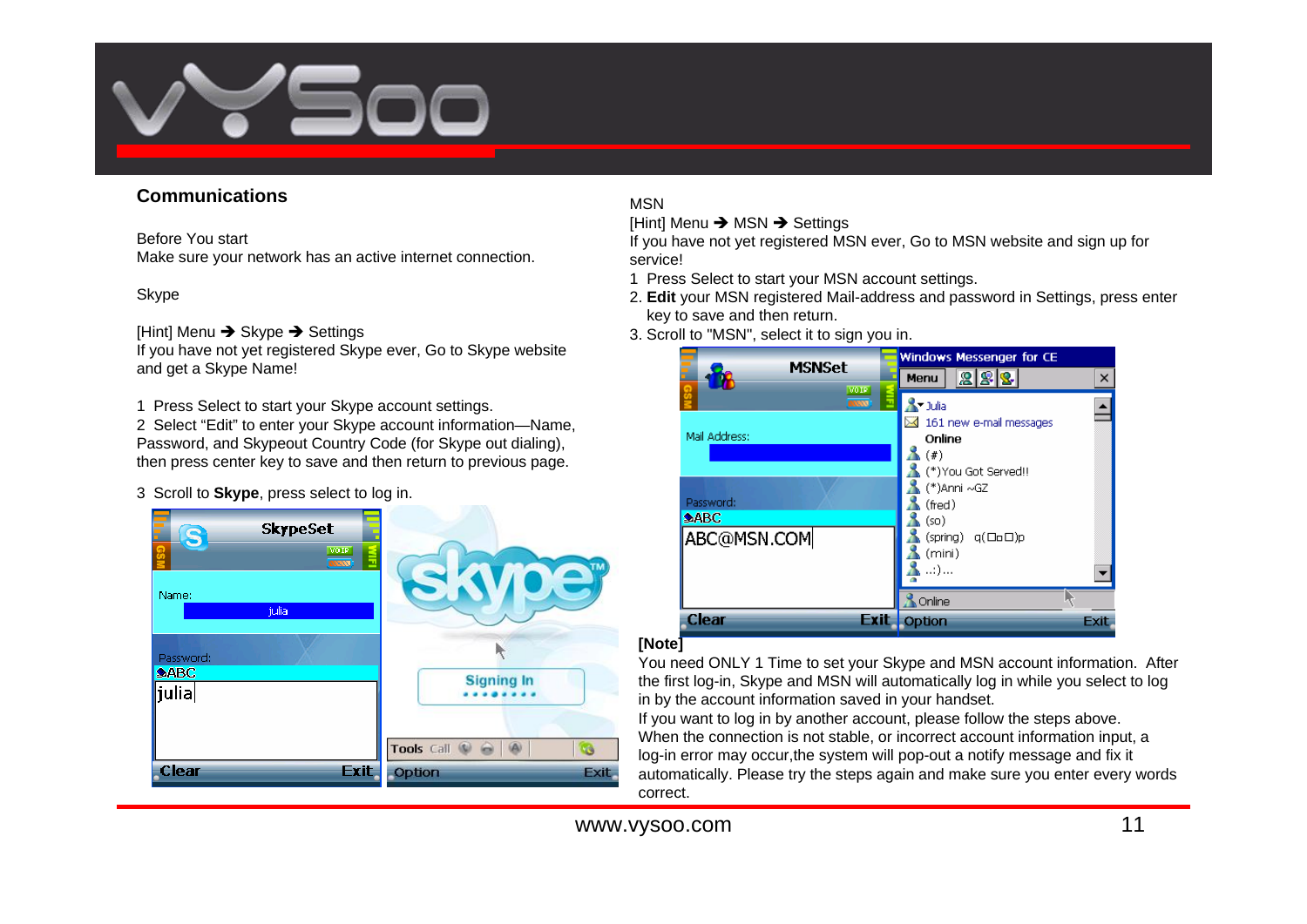

## **Media Applications**

Before You start

Make sure your network has an active internet connection.

[Tip] You can use navigation pad to adjust the volume while IT TV, IP Radio performing.

#### IP TV

[Hint] Menu → IP TV → Option → Select/Password Settings/Update 1 By selecting IP TV at the main menu, a list of TV channels will be listed.

Scroll to the channel you desire.



2 To turn on the channel, you can press **Select** in **Option**, or press **Center key** to activate. You might be requested to enter a password if necessary.



- **[Tip]** In **Option,** you can enable **Lock Folder/Unlock Folder** by each channel. The system may ask you to enter old password to access password settings.
- 3 To update your IP TV Channel list supplied by your service provider, activate **Option** and then select **Update**, the profile will update automatically.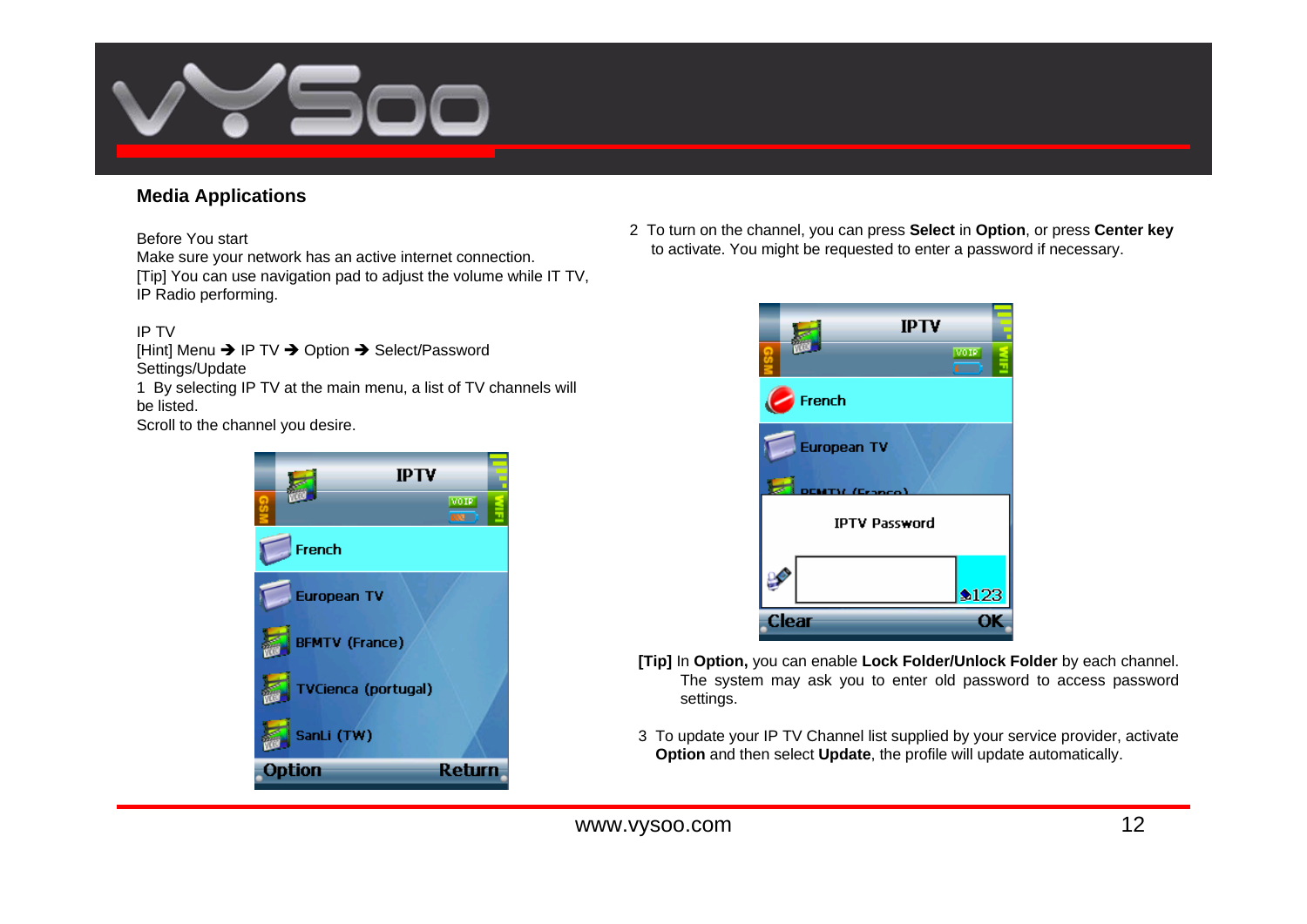

## **IP Radio**

[Hint] Menu → IP Radio → Option → Select/Update

1 To enjoy your beautiful time with IP Radio, press **Select** in **Option** menu to turn on the channel you want, or press Cente r key to launch IP Radio !

2. To update your IP Radio Channel list supplied by your service provider, select **Update** in **Option** menu, the profile will update automatically.

## **Web Cam**

[Hint] Menu → Web Cam → Option → Edit/Add/Delete To watch web camera streaming, you need to set up the URL information of a web camera in the profile first.

1 To create a new web camera streaming URL, select **Add** in **Option** menu.

- 2 Navigate on your web camera profile list, use center key to activate your selection, it will connect to the web camera you select automatically.
- 3 If you want to modify the settings of an existed web cam in your profile, select **Edit** in **Option** menu, and follow the steps above.

A settings list will be displayed, enter the required User Name and Password (if necessary). Press center to save and then return.



**IPRadio IPRadio** àn<sup>g</sup> **And** VOIP France France NRJ (France) **VRJ** (France) Love music 99.7(TW) Love music 99.7(TW) (CSM (SG) Select Voice of Taipei (TW) Update Option **Return Select Return** 

www.vysoo.com and the state of the state of the state of the state of the state of the state of the state of the state of the state of the state of the state of the state of the state of the state of the state of the state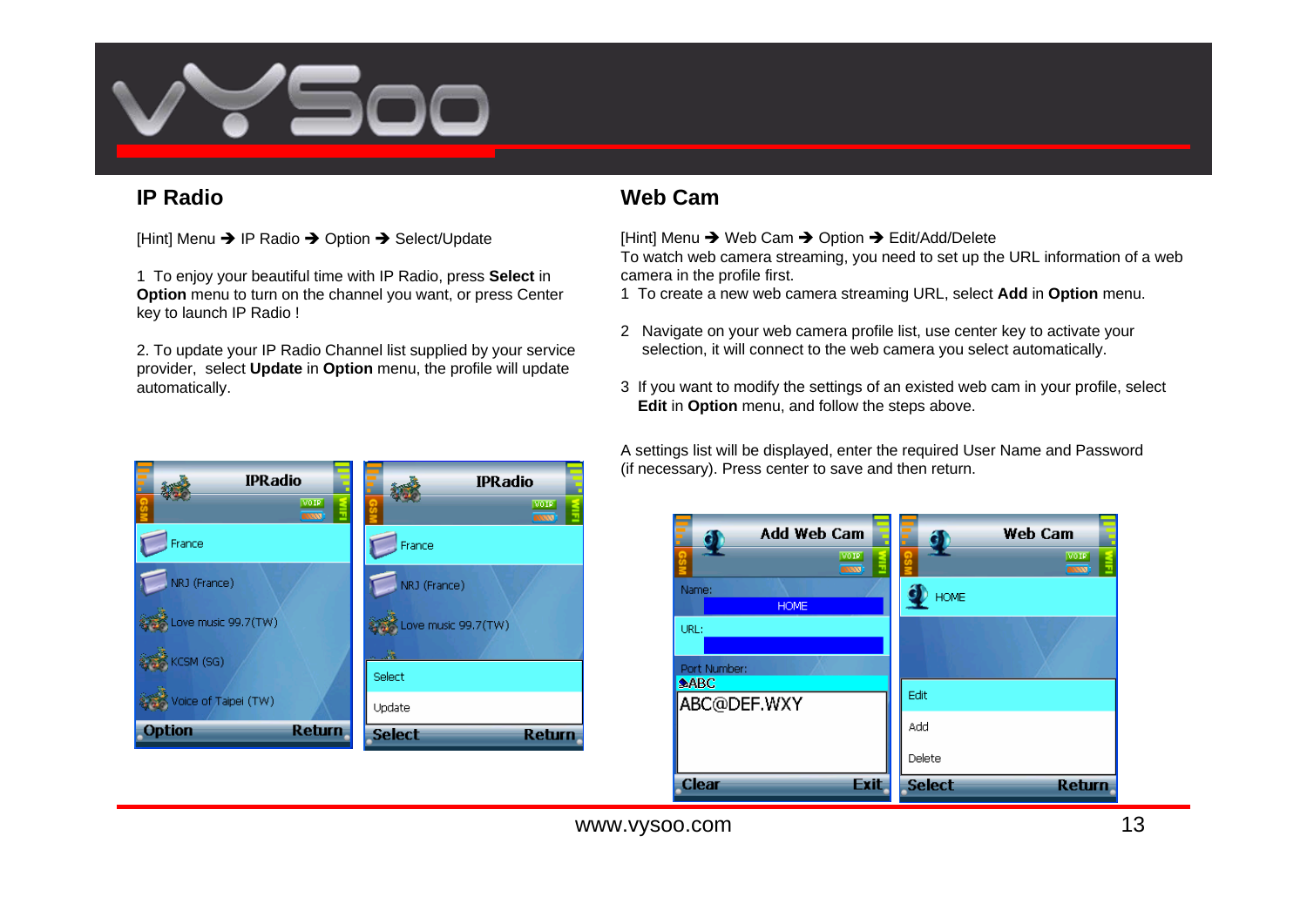

## **Phone Book**

You can manage your phonebook in Option menu. Press left soft key to activate it.





[Hilt] Menu **→** Phone Book → Edit

1- To edit an existed contact information of your phonebook list, scroll to **Edit** and activate the Edit Person menu. Fill in theany item you want to modify -- Name, 2 single HomeNumber, 2 single Office Number, 2 single Mobile Number, and E-Mail address. You can also edit the personal settings of Speed-Dial Number, and Ring Tone for each contact person in your phonebook. These contact information will only be saved in this device.

[Hint] Menu → Phone Book → Add

2 To add a new contact, scroll to **Add** and select to activate the Add Person menu. Fill in the any item you want to modify -- Name, 2 single Home Number, 2 single Office Number, 2 single Mobile Number, and E-Mail address. You can also edit the personal settings of Speed-Dial Number, and Ring Tone for each contact person in your phonebook. These contact information will only be saved in this device.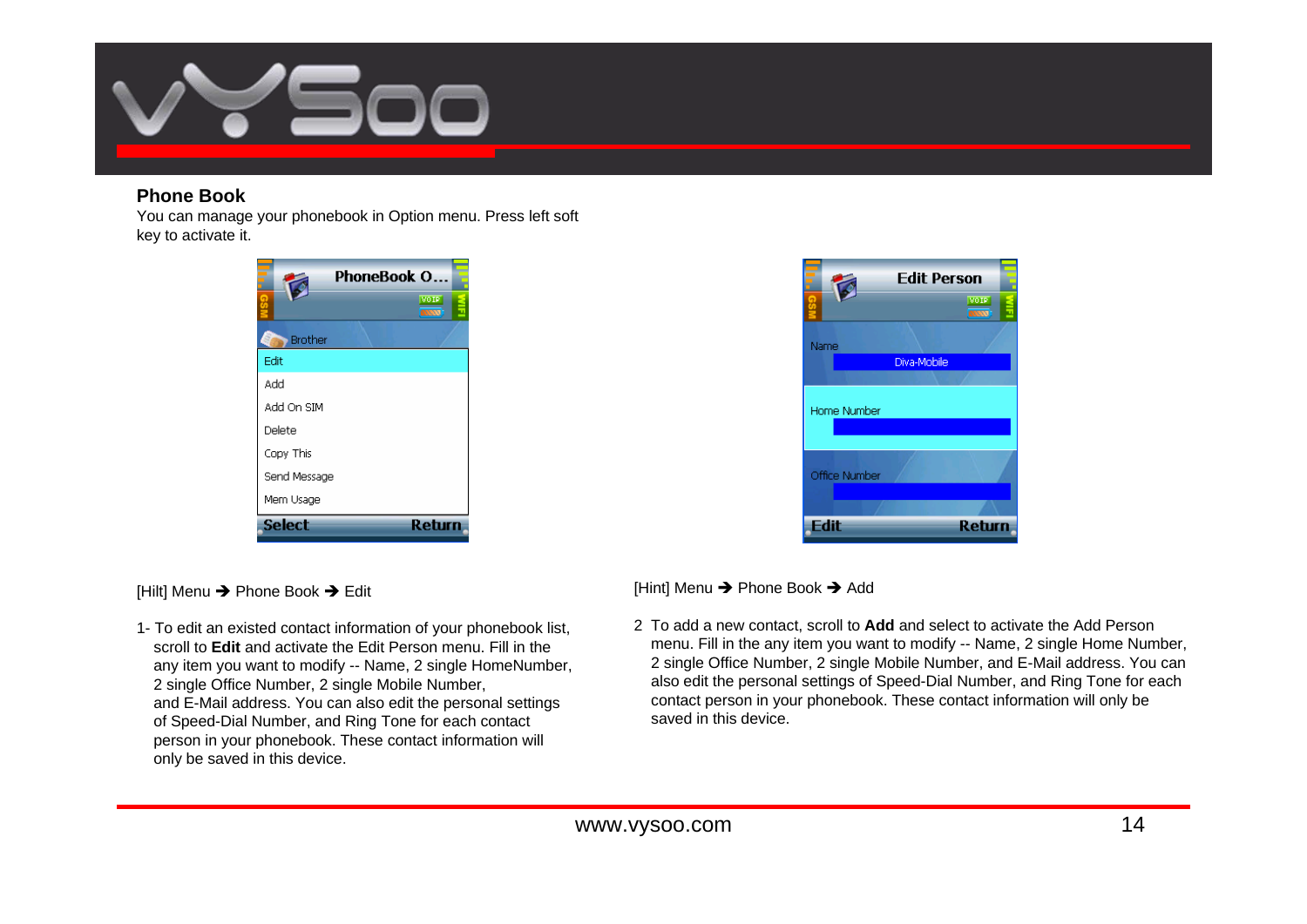





[Hint] Menu Î Phone Book Î Add On SIM

- 3 To add a new contact in your SIM card, scroll to **Add On SIM** and select to activate the menu. There are only 2 items for you to edit – Name and Number. Press **Edit** to enter the contact information, and use center key to save the name and number of your contact for SIM card only!
- **[Tip]** In edit mode, use asterisk key " " to switch between capital letters (A,B,C), lowercase letters (a,b,c), and numbers(1,2,3)

[Hint] Menu → Phone Book → Delete

4 To delete an existed contact person, scroll to **Delete**, press **Select** or center key, and it will be deleted directly.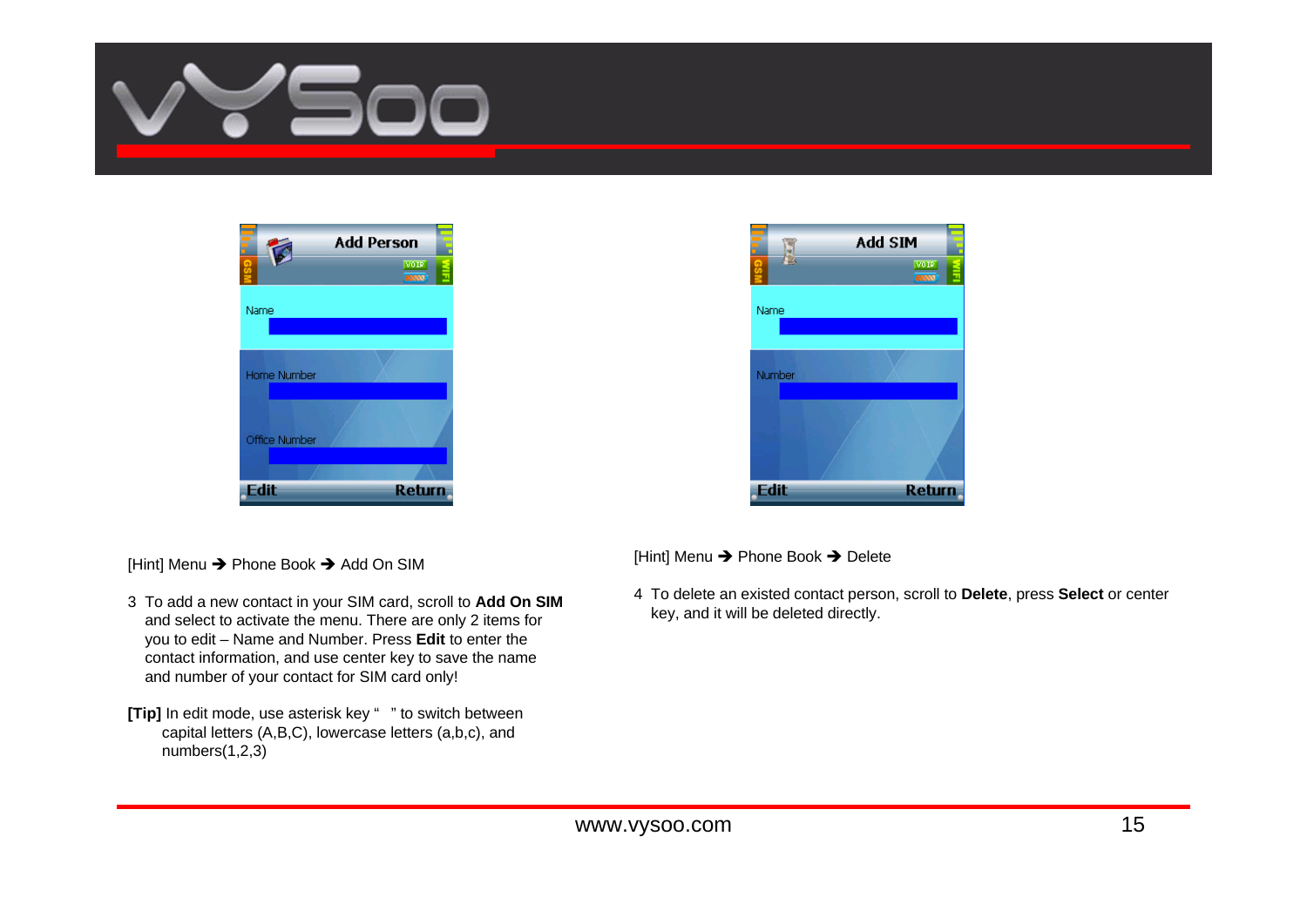

## **Wireless Configuration**

Set WiFi – Wi-Fi Scanning

[Hint] Menu **→** Phone Settings **→** Wireless **→** Set WiFi

- 1 Power on your phone, it will auto-scan wireless networks (WLANs) by your Profiles (if you have any saved in your phone.)
- 2 To set WLANs by manual, press left soft key to activate Select, or press center key at stand-by screen. The unit will start to find available WLANs nearby.



3 A list will display, press center key to select the network name (SSID) of the listed WLANs you want to join in, and your handset will connect to the network automatically.



4 Select **Exit** when WLAN connection successfully, or press left soft key to **Rescan** for connecting again.

**[Note]** The Key Index will pop out if a WEP Key / WPA Key is required. Use navigation pad to select the key index, and then jump down to the WEB key entry. Enter the WEP Key / WPA Key and then press center key, the connection will continue.

## **[Tip]**

You can use asterisk key("") to switch between capital letters (A,B,C), lowercase letters (a,b,c), and numbers(1,2,3) for WEP/WPA key insert.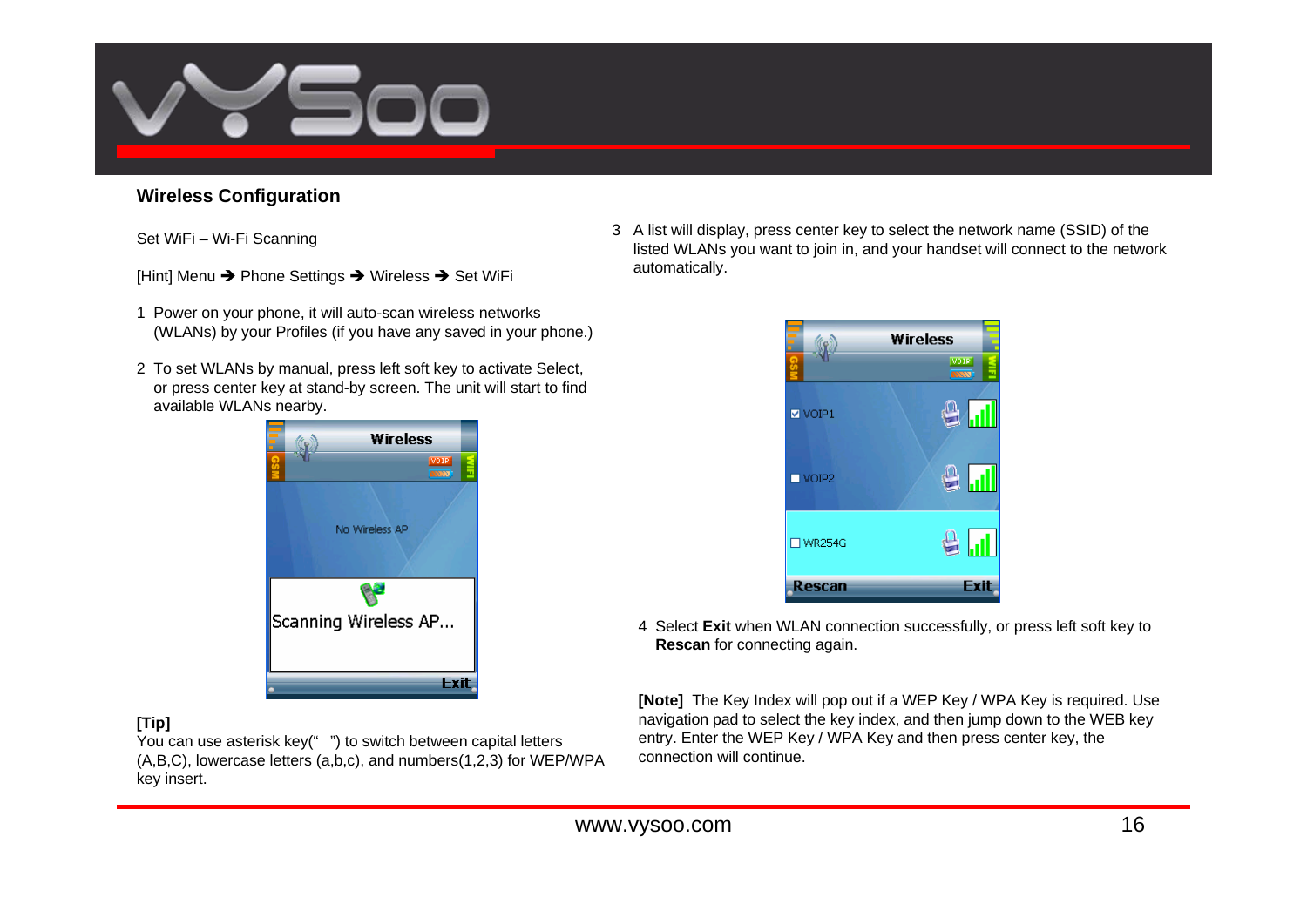

## **Profile –** Set Your Wi-Fi Profile



|               | <b>WiFi Profile</b><br>VOIP<br>88833 |  |
|---------------|--------------------------------------|--|
| VOIP1         |                                      |  |
|               |                                      |  |
| Edit          |                                      |  |
| Add           |                                      |  |
| Delete        |                                      |  |
| Connect       |                                      |  |
| <b>Select</b> | Return                               |  |

You can save the current connected WLAN as a location profile in **Option**.



[Hint] Menu **→** Phone Settings **→** Wireless **→** Profiles

1 Select **Add** in **Option** to set WLAN you want as a location profile, edit the WLAN information in the displayed settings list.

#### **[Tip]**

In **Option** you can manage the profile in order, **Edit** the settings, or select to **Connect**.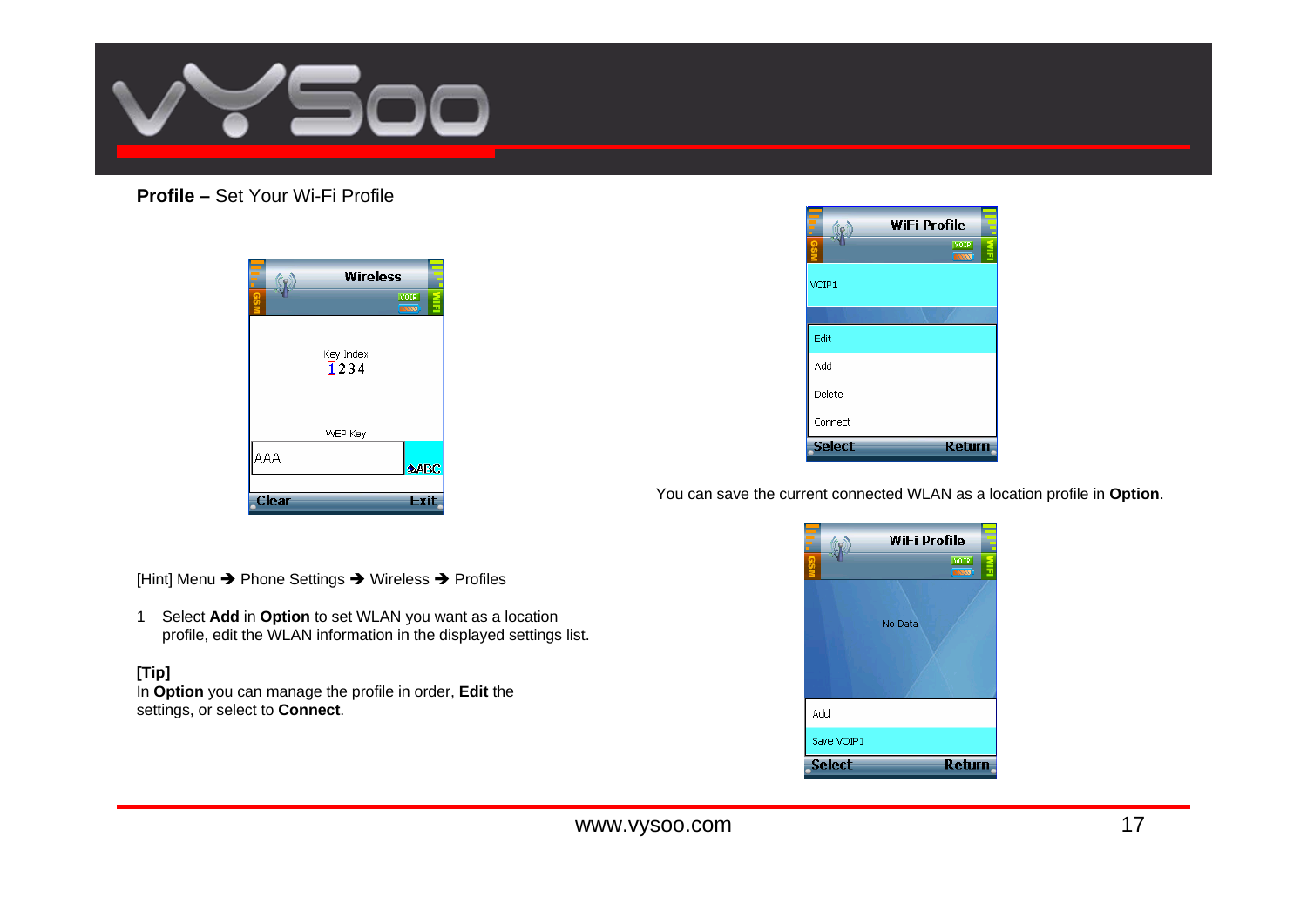

**Hotspot –** Auto HotSpot Log-in

[Hint] Menu → Phone Settings → Wireless → Hotspot

When you stay in a Hotspot coverage, the unit will pop out IE browser to notify and log in automatically if you have set up your account in your device.

1 If you already have a Hotspot account, scroll to the Hotspot in Settings menu and press Select to enter.



2 A list of settings will be displayed. Press **Edit** to set your User Name and Password, and use center key to save and then return.



#### **[Note]**

There are 4 Hotspot services are supported currently -- Hinet, Tmoble, Telefonica and Boingo. Please note that local variations may apply and increase continually.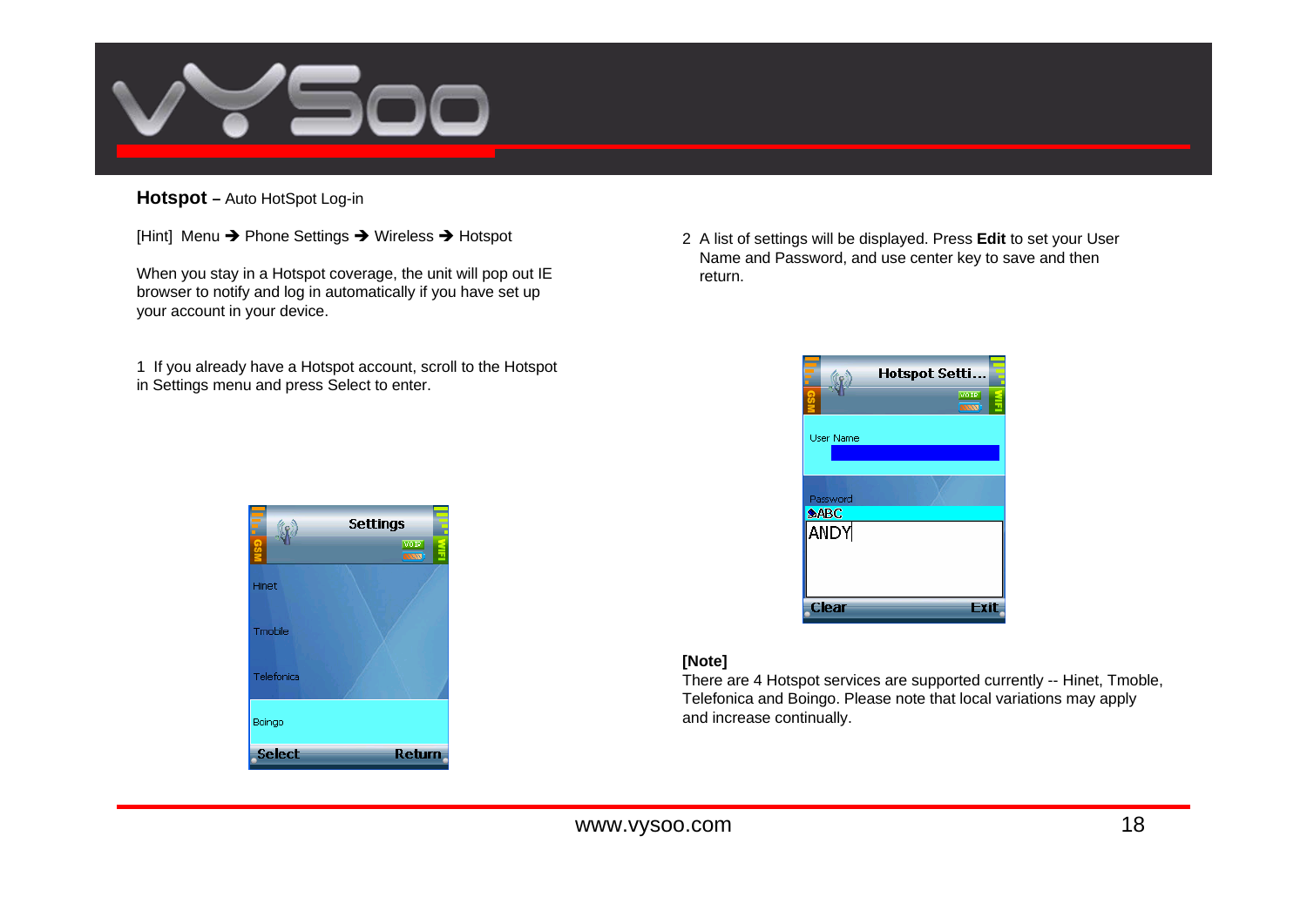

## **Phone Settings**

Ring Option

[Hint] Menu Î Phone Settings Î Ring Option Î Ring Types / Ring Tones / Ring Volume

In Ring Option menu, you can set your personal like for Ring Types, Ring Tones, or Ring Volume.



1 In Ring Types, there are 5 choices for you -- Ring, Ring once, Silent, Vibrate, or Ring&Vibrate. Scroll to the type you desire, press **Select**, it will be saved and return to previous page.



- 2 In Ring Tones, there are 3 default choices for you, scroll to the desired ring tone and press **Select** to save.
- 3 In Ring Volume, you can set the volume with 5 levels choices. Scroll to the desired volume and press **Select** to save.

#### **[Tip]**

You can use navigation pad to adjust the volume while IT TV, IP Radio performing, or during an online phone call.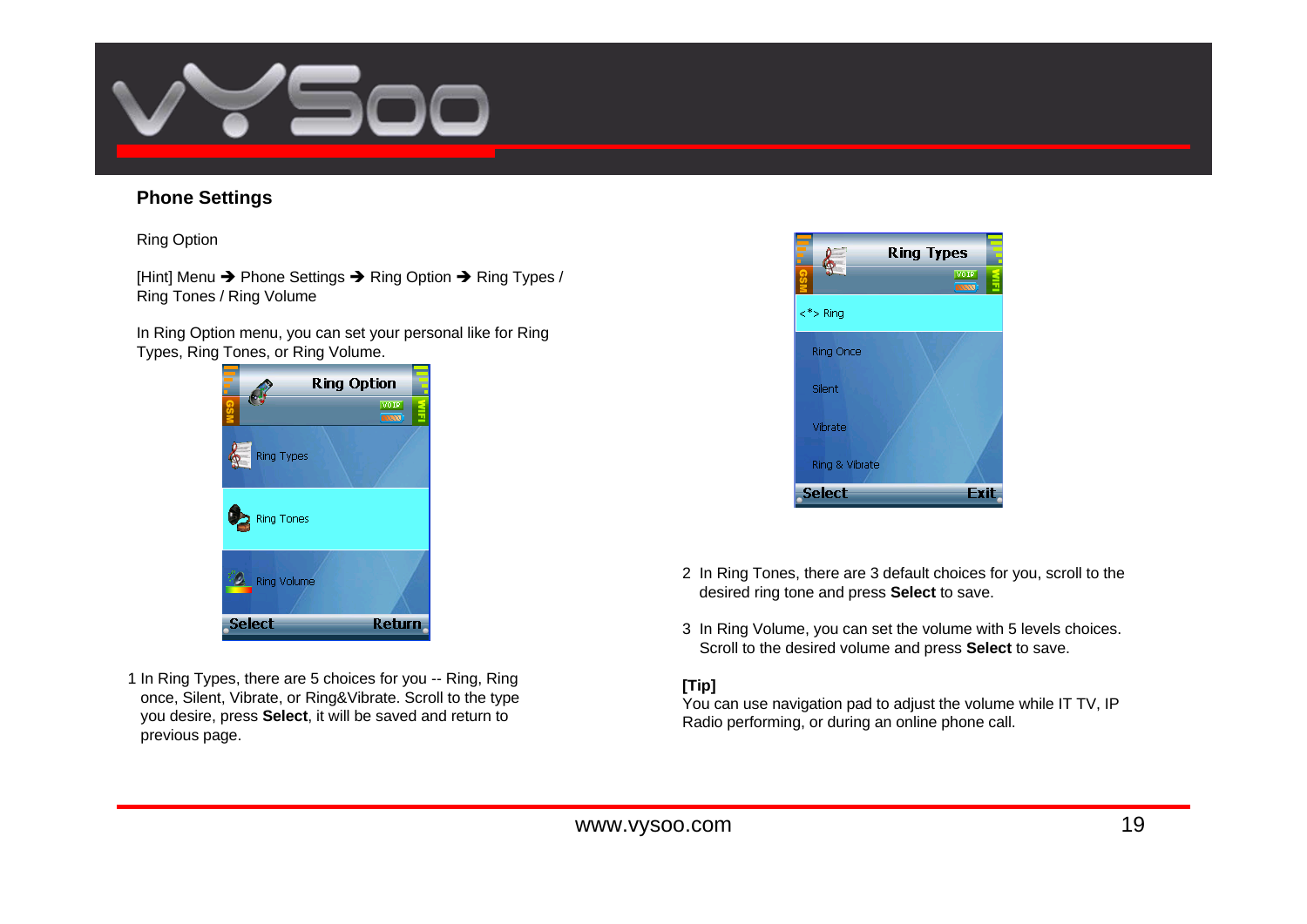

## **Keypad Tone**

[Hint] Menu Î Phone Settings Î Keypad Tone

You can turn on or turn off the keypad tone in this layer – Off, Soft, or Loud. Press Select to save.

### **Wallpaper**

**[Hint]** Menu **→** Phone Settings → Wallpaper

There are 7 default pictures inside the Wallpaper menu, scroll to your favorite picture and press center key to save it as wallpaper!



## **[Tip]**

Use left soft key to Preview the picture or you can use WEB configuration to download your own file.

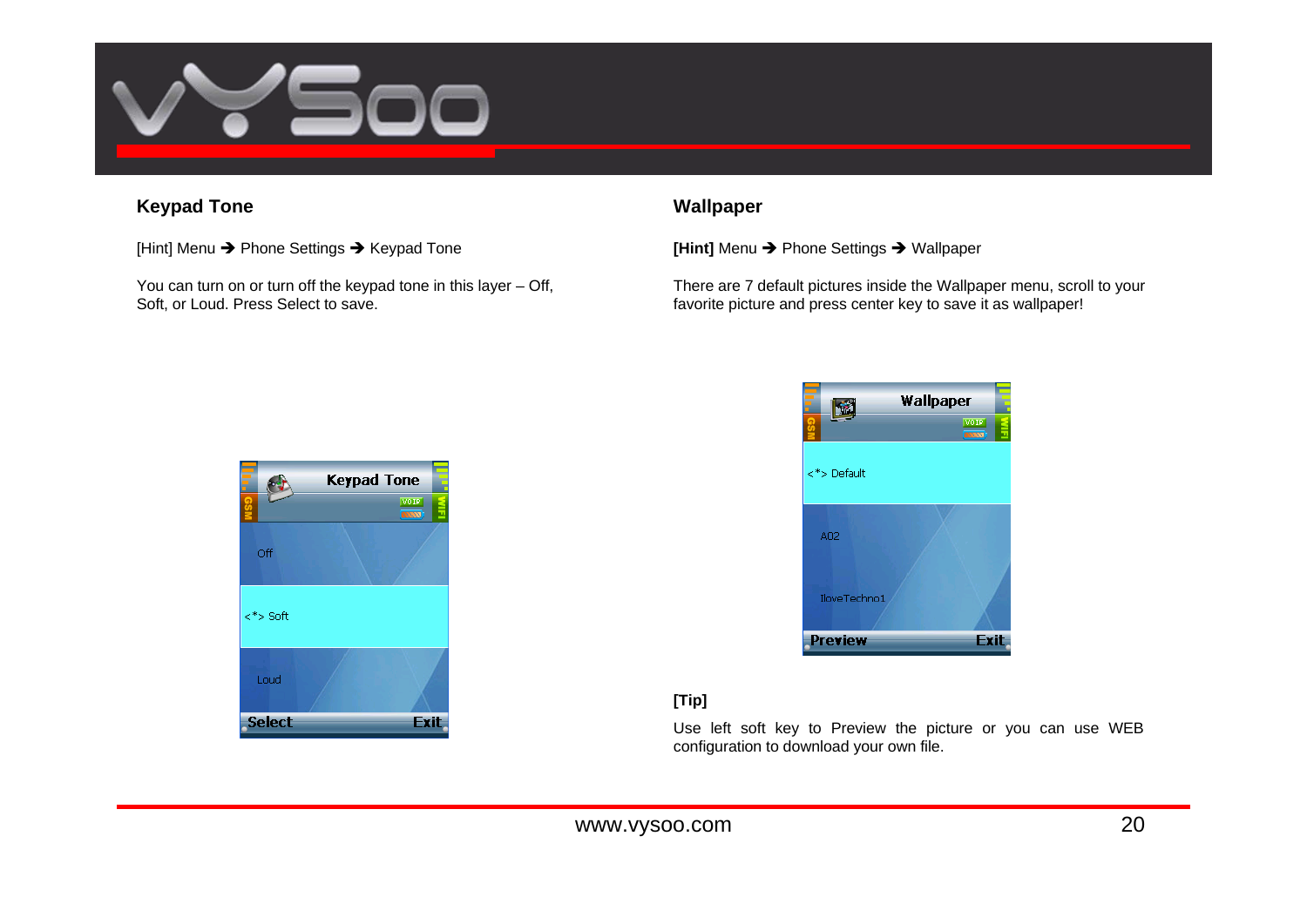

## **Date & Time**

**[Hint]** Menu **→** Phone Settings → Date & Time

Within this settings menu, you can set the Time Format, Clock Type, Time Zones, NTP, and Daylight Time(if you enable NTP), or Date and Clock if you disable NTP.

#### **[Note]**

If you enable NTP – press Edit or center key and switch to Yes – the date and time will automatically update and last walking. Or you can disable NTP -- press Edit or center key and switch to No – and Edit the time manually.



#### **Language**

**[Hint]** Menu Î Phone Settings Î Language

There are many languages preset in this device for you Choose one as your own default language!



#### **[Note]**

Please note that actual languages support may vary from different countries!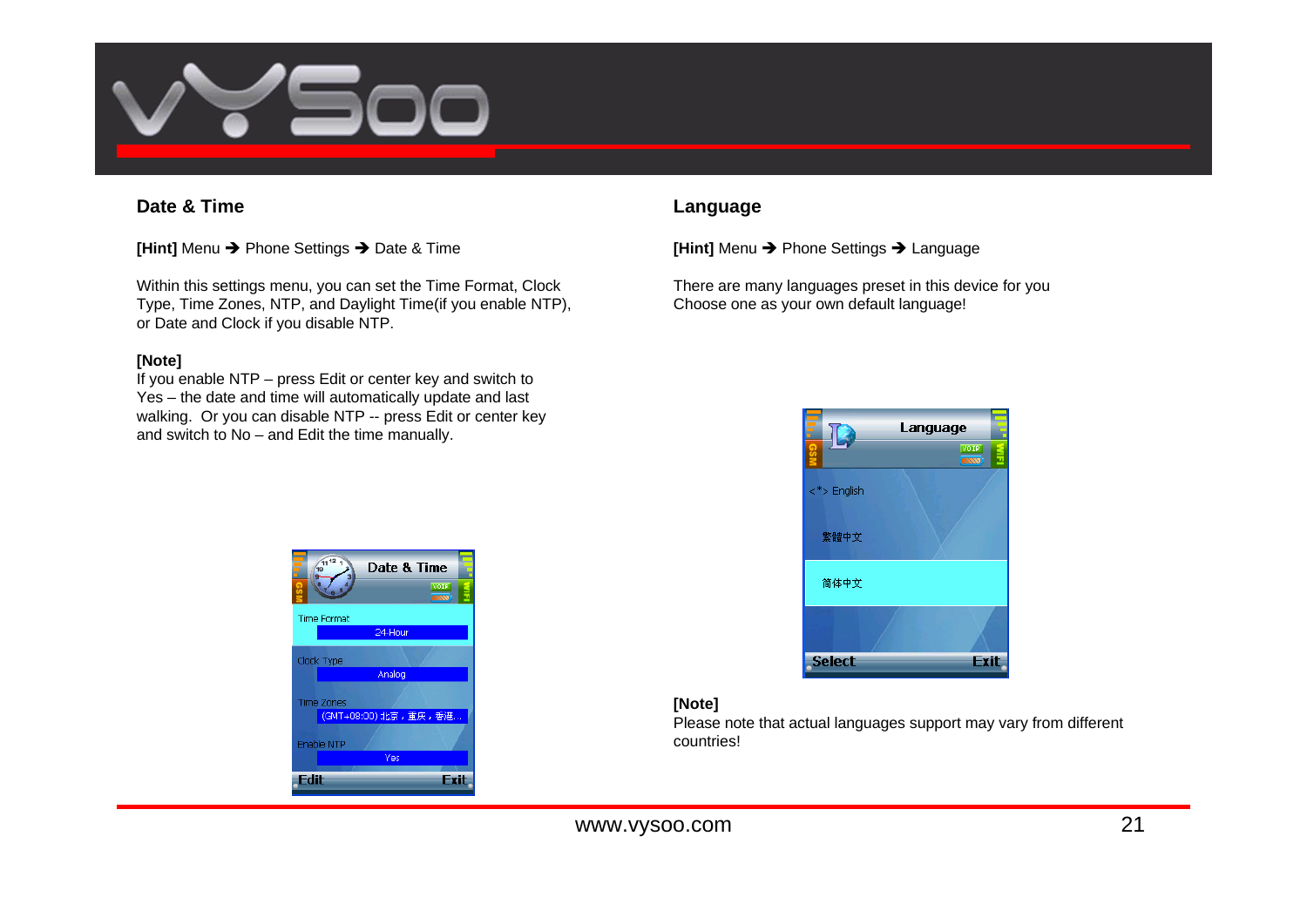

## **Security Settings**

#### **Phone Password [Hint] Menu**  Î **Phone Settings**  Î **Security Settings**  Î **Phone Password**

- 1 Press Edit to Enable or Disable Phone Password.
- 2 To set a phone password, please select Edit and then use center key to save it and then return.



#### **[Note]**

Once you Enable Phone Password, the unit will ask you to enter the password at the phone every start-up. Default password is number **"0000"**. If you forget your password, please contact your service provider.

## **Auto Keylock**

**[Hint]** Menu → Phone Settings → Security Settings → Auto KeyLock Settings

1 Select Edit to Enable or Disableauto Keypad lock. When you have not acted for 1 minute the keypad will lock automatically if you enable this function.



2 To Unlock keypad, press **Unlock** and then press " **\***" key.

#### **[Tip]**

Press **"#"** key for few seconds at stand-by screen, it is the direct key for keypad lock!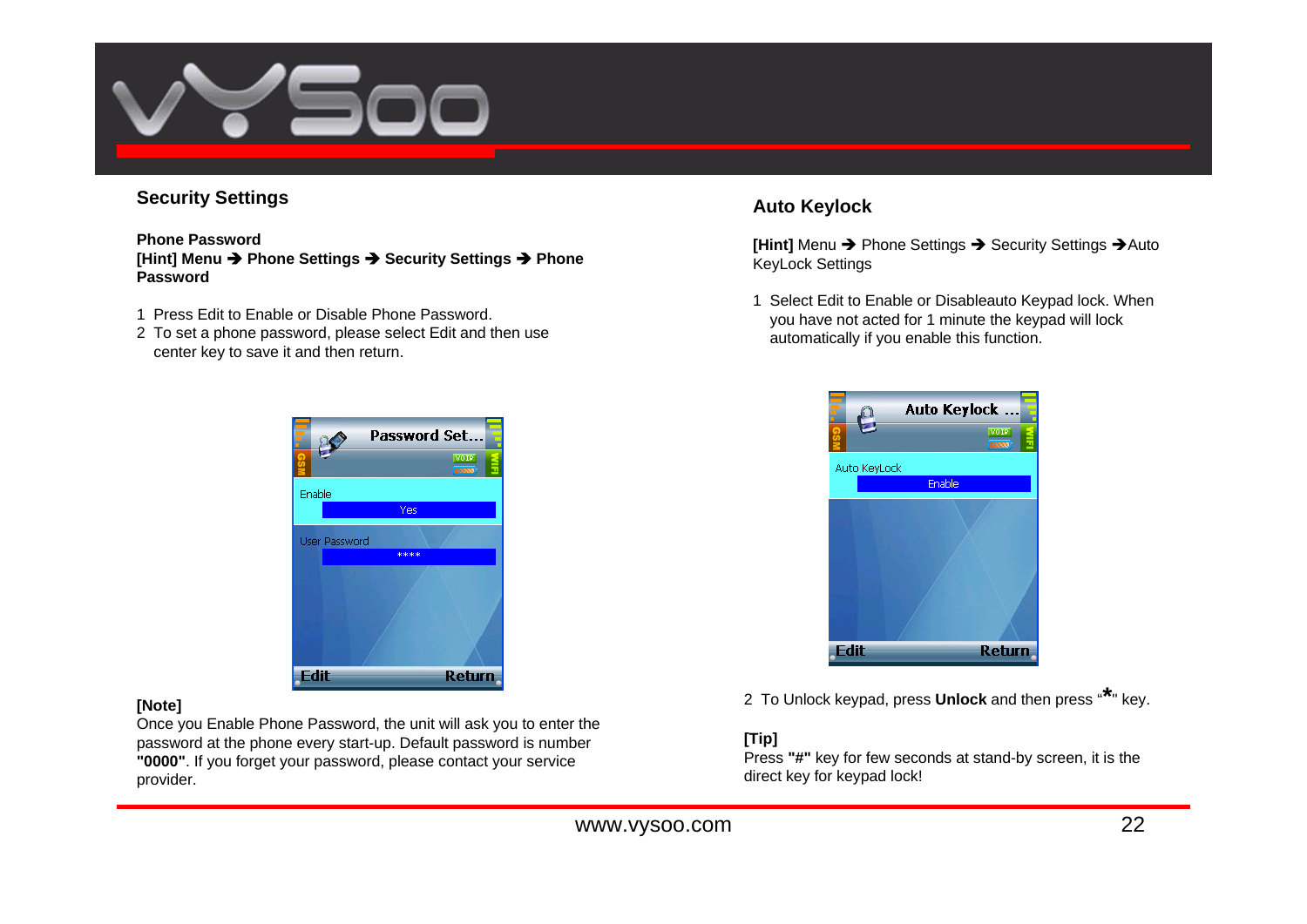

## **Change PIN Code**

**[Hint]** Menu → Phone Settings → Security Settings → Change PIN Code

To change PIN1 code, scroll to Change PIN Code and select to activate, enter the orginal PIN1 Code to access, and enter the new PIN1 Code you desire to set.



#### **PIN Code Request – For SIM Card PIN Code Settings**

**[Hint]** Menu → Phone Settings → Security Settings → PIN Code Request

Press Select to enter the PIN1 Code Request of your SIM Card from GSM service **provider, and press center key to confirm your input.**



#### **[Note]**

Please be aware if you enter an incorrect PIN1 code for 3 times, it may cause your SIM Card locked and invalid to use, please contact your GSM service provider to solve.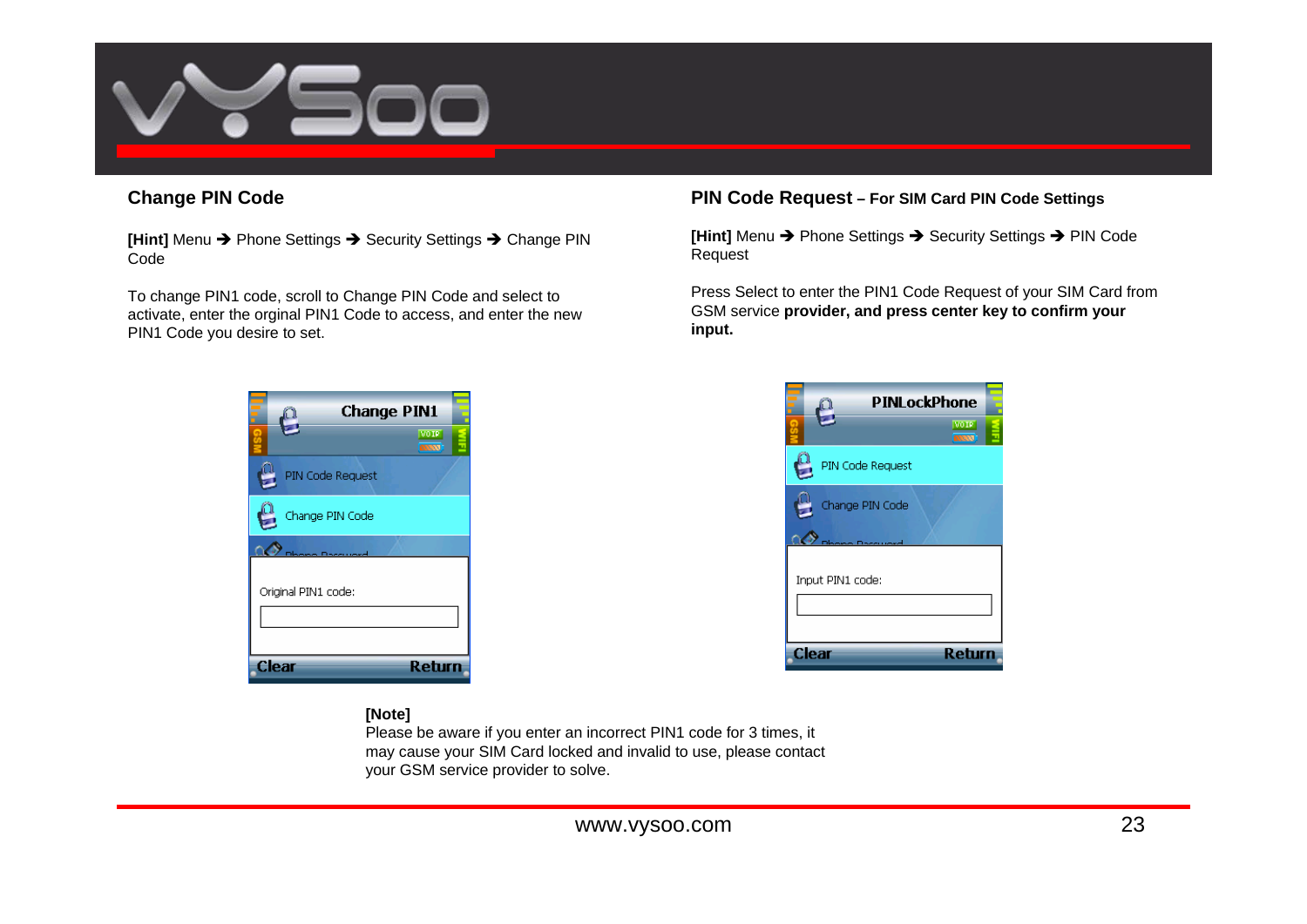

## **Voice Mail**

**[Hint]** Menu → Phone Settings → VoiceMail

To set your voice mail, press Edit to enter the voice mail number, then use center key to save and return.

You can set the voice mail number for both VOIP service (SIP Voice Mail Number) and GSM service.



## **[Tip]**

To speed dial for voice mail, press the numeric key "1" and hold it for few seconds at standby screen. Please note that it workd ony when you already set a voice mail box number in your device.

## **Information**

**[Hint]** Menu → Phone Settings → Information

To check the information of your phone, you can enter Information menu. In this menu, it displays your phone number, IP Address (only shown when you connect on a network), SSID (the current connected Wireless AP), MAC Address and Firmware Version.

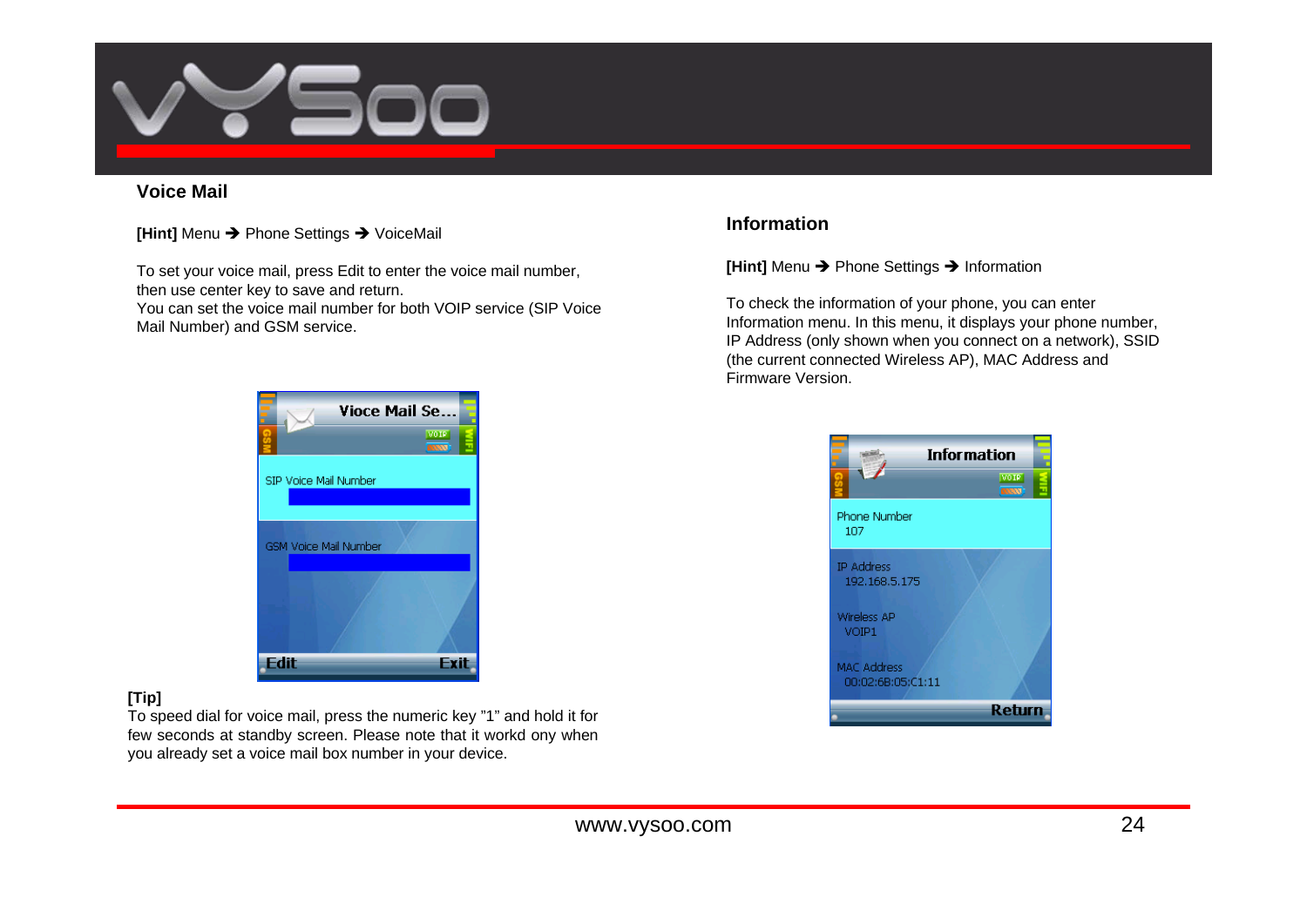

## **Factory Default**

**[Hint]** Menu Î Phone Settings Î Factory Default

Select Factory Default to reset your phone settings to factory default values. Your phone will reboot automatically when the progress completed.

## **Call Settings**

#### **Call Priority**

**[Hint]** Menu → Phone Settings → Call Settings → Call Prior

To set the periority of make-call types – GSM first, or VOIP first – prss Edit to select. It will be your first make-call type when you dial, or you can press center key to switch while dialing.



#### **[Note]**

Before you proceed Factory default, make sure you already backup your personal files which are already set in your phone. Or they might be deleted after factory default complete.

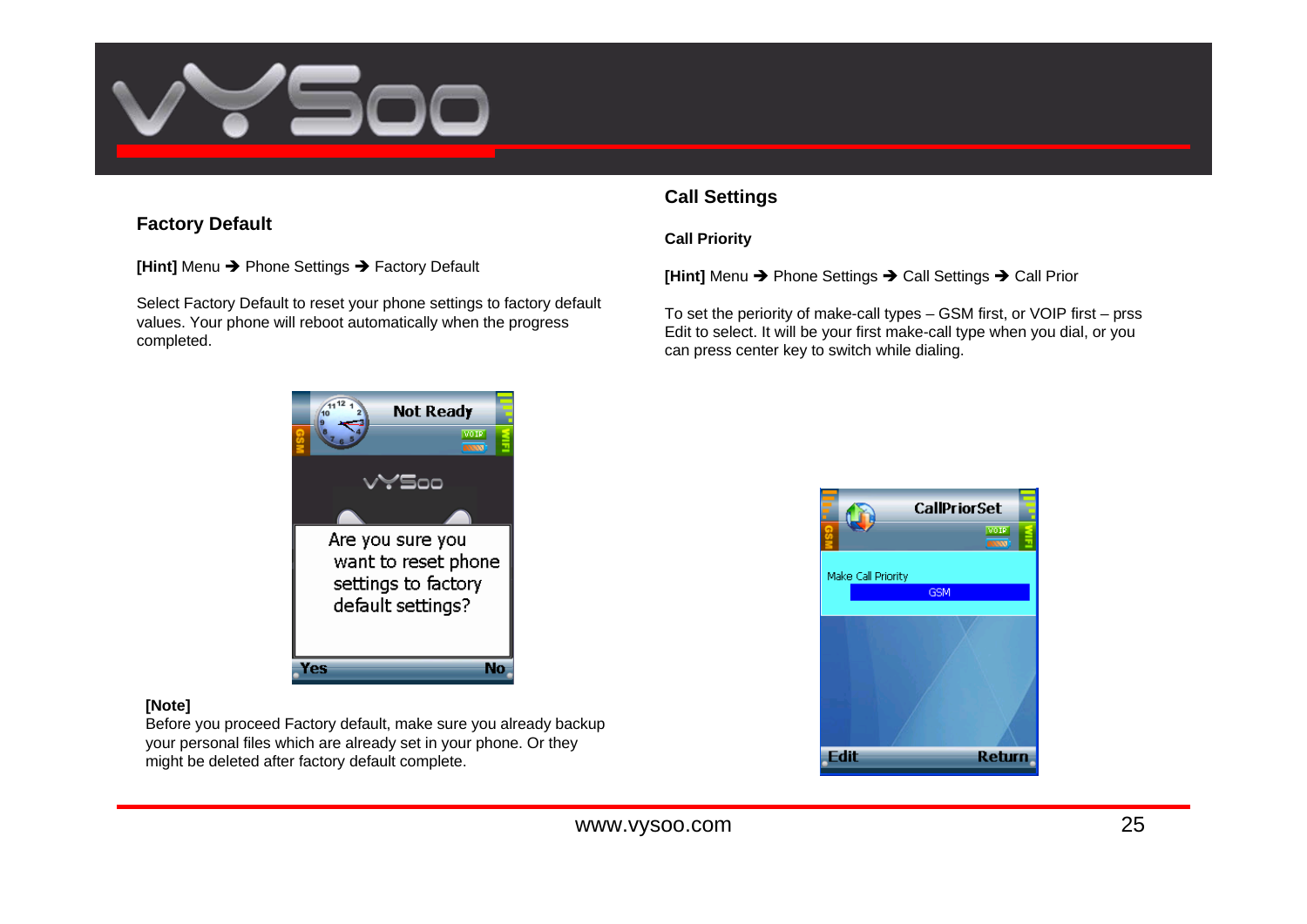

#### **BandSettings – For GSM frequency settings**

**[Hint]** Menu **→** Phone Settings → Call Settings → BandSettings

There are quadri-band supported in this phone 850/900/1800/1900, and you have 2 options –Dualband 850/1900, and Dualband 900/1800 – for GSM frequency selection.

Press Select to choose one to meet the required frequency of where you locate.



#### **[Note]**

Do not forget to change the band settings during your roaming period if the required GSM frequency is different from your original location. Or it may cause the GSM service invalid during this period of time.